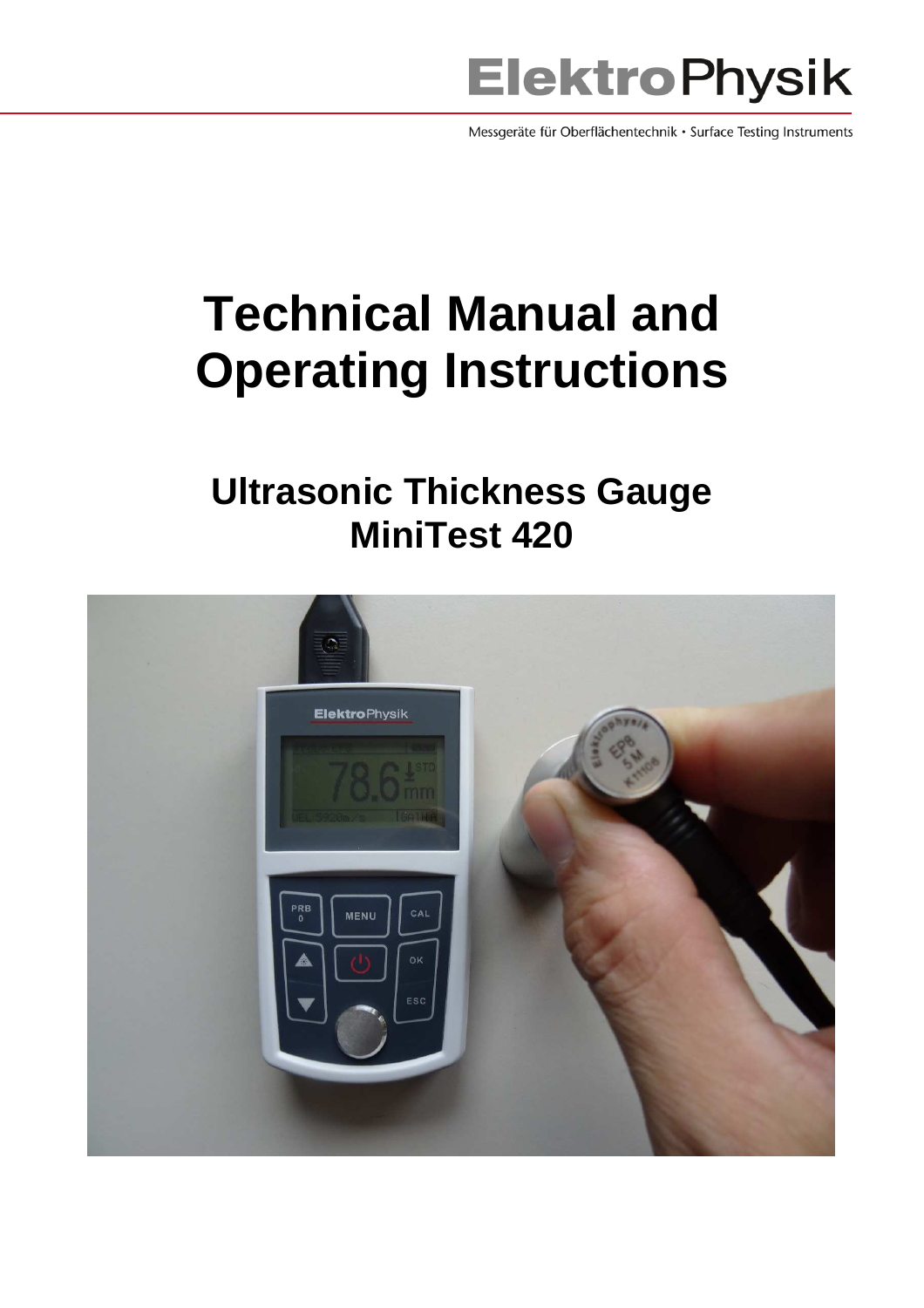© edition 1, 02/2014, version 1.0 Subject to change without notice.

ElektroPhysik Dr. Steingroever GmbH & Co. KG Pasteurstr. 15 50735 Köln Germany Tel.: +49 221 752040 Fax.: +49 221 7520467 Internet: http://www.elektrophysik.com/ Mail:: info@elektrophysik.com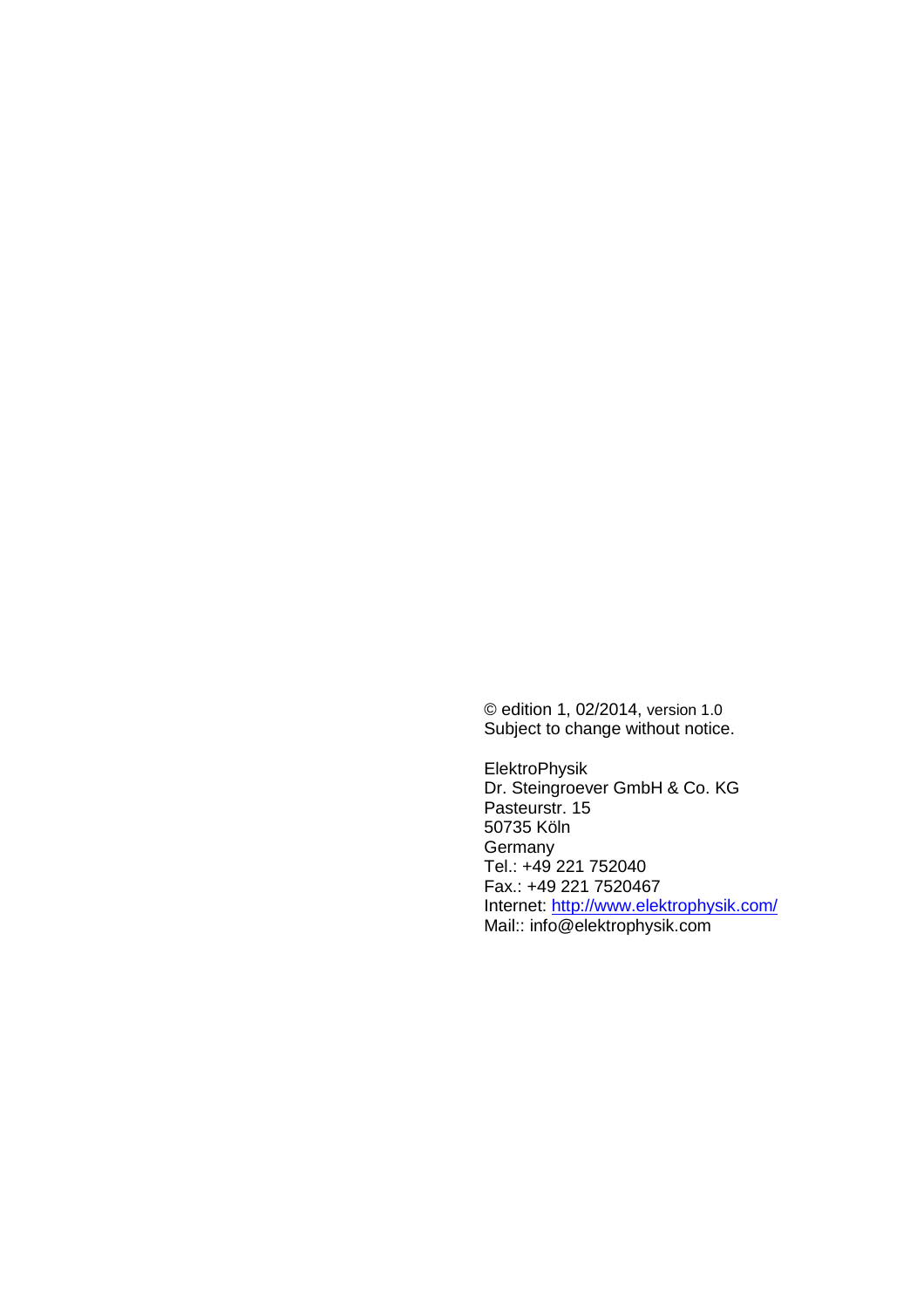#### **Important Note**

In ultrasonic thickness measurement it is inherent to the measuring procedure that the gauge might use the second echo rather than the first one reflected from the material being measured. This may result in a thickness reading **TWICE** as high than the actual thickness.

When measuring through extremely thick coatings in the echo-echo mode, it may occur that the thickness of coating layer is measured instead of the wall thickness that actually was intended to be measured.

The responsibility for proper use of the gauge and recognition of this phenomenon rests solely with the user of the gauge.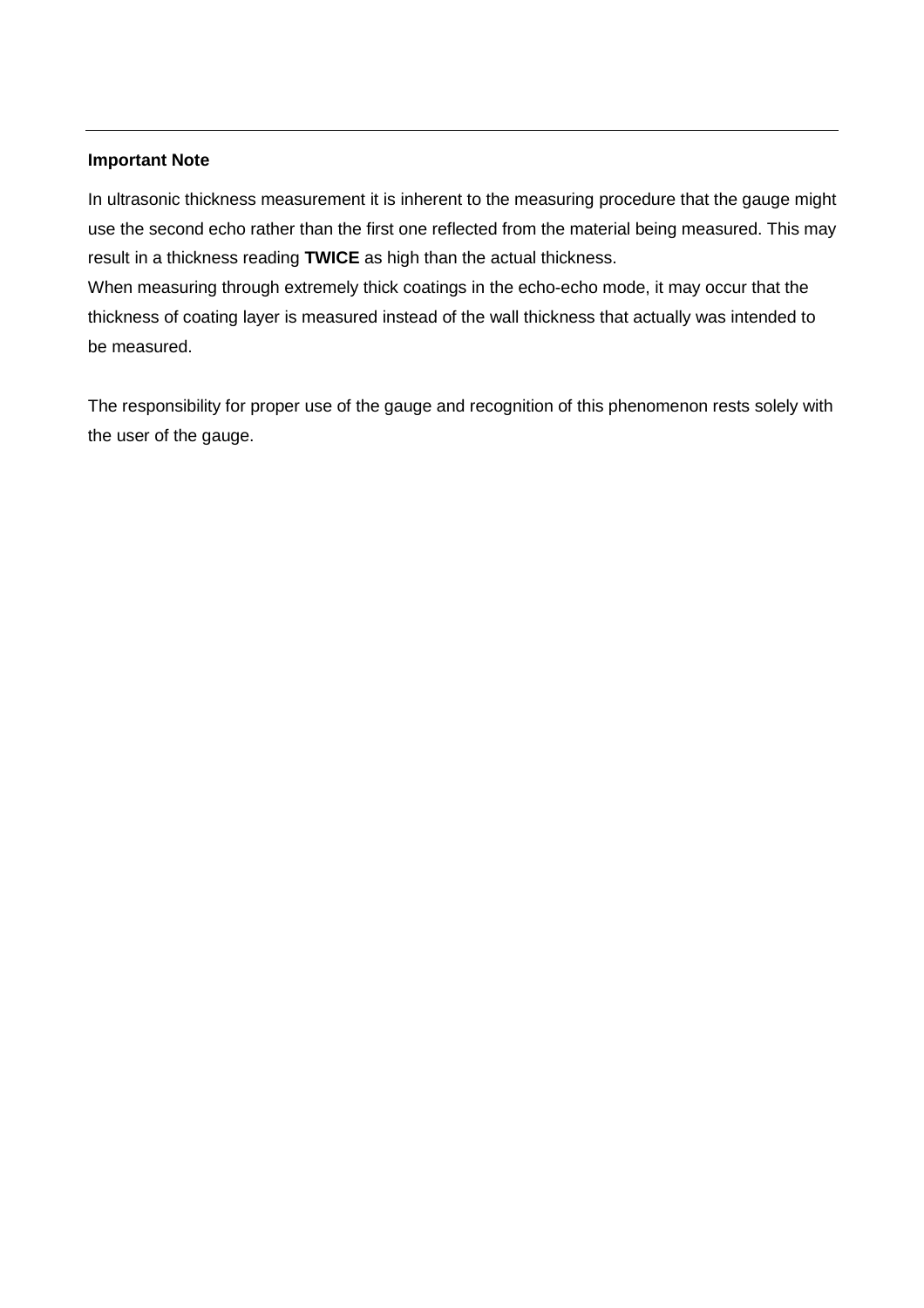### **Table of Contents**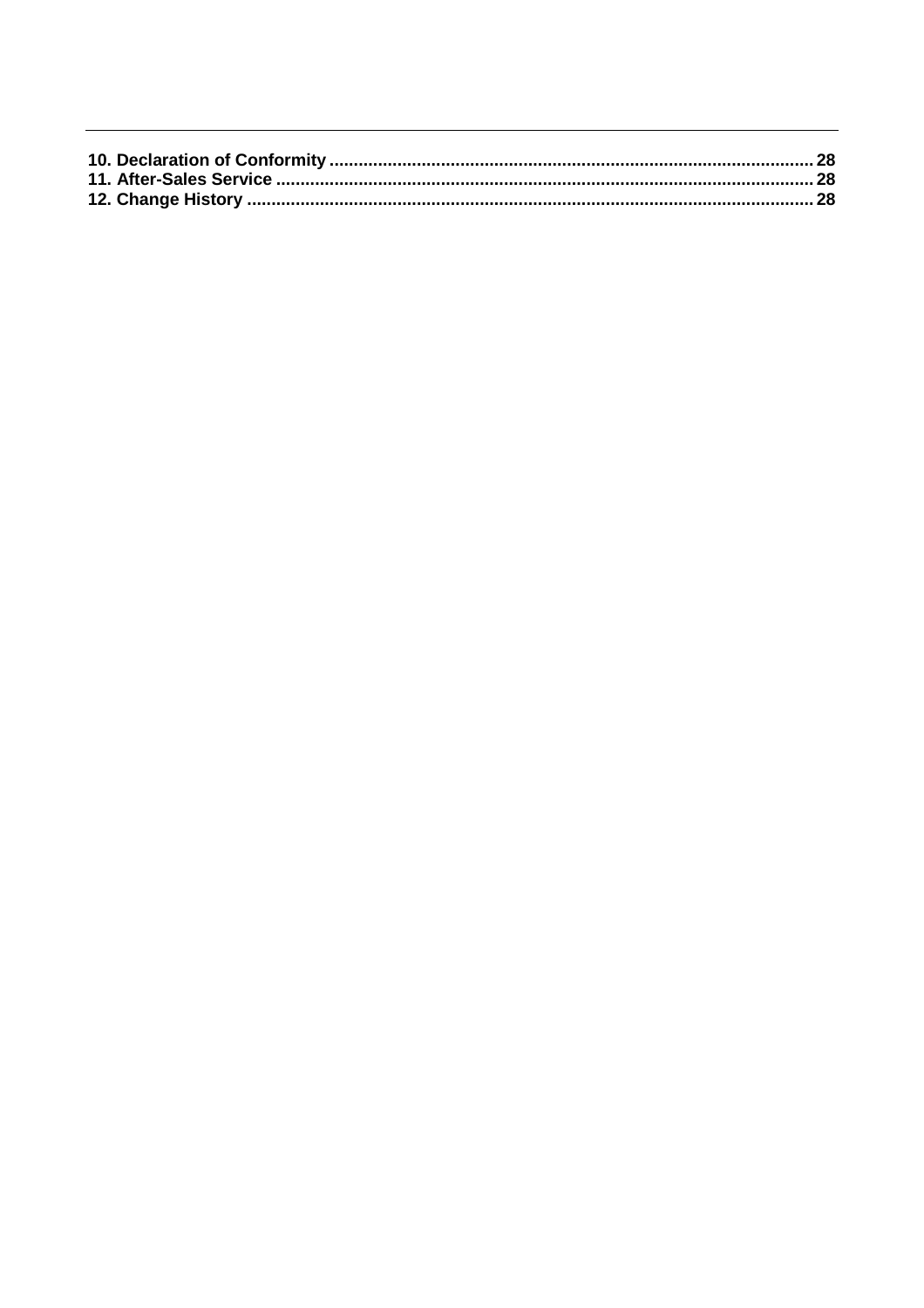# **1. Introduction**

MiniTest 420 is a non-destructive ultrasonic thickness gauge for portable or stationary use. Working according to the ultrasonic principle it enables quick and easy measurement of wall thickness. It can also be used for the measurement of the sound velocity of metals and various other materials.

Prior to use, please read the operating instructions carefully in order to get familiar with the use and all functionalities of the MiniTest 420.

Even if you are already familiar with measurement according to the ultrasonic principle, it is highly recommended to read section 1.1 carefully. This section provides important information on the limitations to and conditions for reliable wall thickness measurement such as technical training, required knowledge on the specific requirements for testing and the selection of a suitable test equipment.

The gauge is easy to use. To enable its quick use, please read the sections below to get familiar with the preparatory requirements and basic functions.

# **1.1 Important Notes on Wall Thickness Measurement**



**Before using the wall thickness gauge, please read the following instructions carefully. Make sure to fully understand and follow the instructions in order to avoid errors that might lead to erratic readings. Any decisions based on erratic readings may cause damage to property or personal injury.** 

# **Prerequisites for the use of ultrasonic wall thickness gauges**

This manual contains essential information on how to operate your measurement device. In addition, there are a number of other factors to influence measurement. A detailed description of all such factors would be beyond the scope of this manual. For that reason, this manual is limited to the three most important requirements for reliable ultrasonic wall thickness measurement:

- adequate training of the person in charge of measurement
- **F** fundamental knowledge on the specific requirements on and limitations to the measuring technique used for testing
- choice of a suitable measuring equipment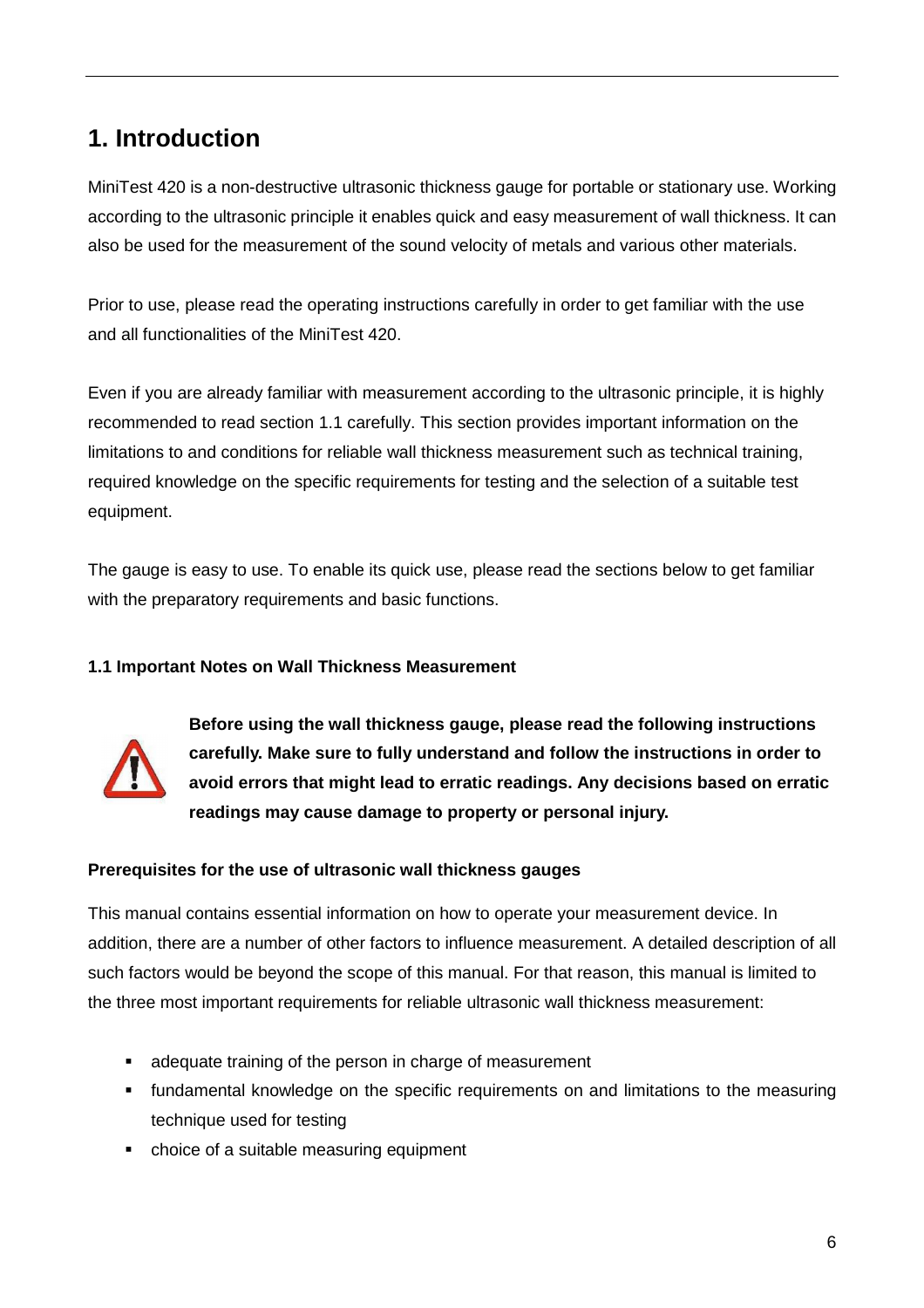# **1.1.1 Training of the Person in Charge of Testing**

The proper use of ultrasonic test equipment requires an adequate training in the field of ultrasonic wall thickness testing. Such training should include the following subjects:

- theory of sound propagation in materials
- effect of the sound velocity inherent to material to be tested
- behaviour of sound waves at the interfaces between different materials
- propagation of the sound beam in the material
- effect of the surface quality of the material to be tested

Insufficient knowledge on the above topics may result in erratic readings and thus lead to unforeseen consequences. For more information on the availability of training opportunities for examiners in ultrasonic testing, qualifications and certificates, please contact your national NDT partner, or, in Germany Deutschen Gesellschaft für Zerstörungsfreie Prüfung e.V., Motardstraße 54, D-13629 Berlin.

# **1.1.2 Limitations to Ultrasonic Testing**

The results obtained from measurement solely relate to areas of the measuring object that have been targeted by the sound beam. Conclusions to other areas of the measurement object are not admissible. They are only allowed if extensive experience on the process of manufacture of the measuring objects is available and if appropriate methods of statistical evaluation can be applied. It should be taken into consideration that the ultrasound beam might be completely reflected by interfaces being present in the measuring object so that deeper reflection points will not be reached by the ultrasound any more. For that reason it must be ensured that all areas of the measuring objects to be measured can be reached by the sound beam.

# **1.1.2.1 Ultrasonic Wall Thickness Testing**

Ultrasonic wall thickness measurement is based on the measurement of travel times of sound pulses in the object to be measured. For reliable wall thickness measurement it is presumed on the assumption that the velocity in the measuring object remains constant. Generally, this is given for the majority of work-pieces made of steel. Even if they include different alloy components, the sound velocity changes will be small enough to be neglected (unless high-precision measurement is required).

In other materials such as non-ferrous metals or plastics, the sound velocities are subject to major changes that might impair the measuring accuracy.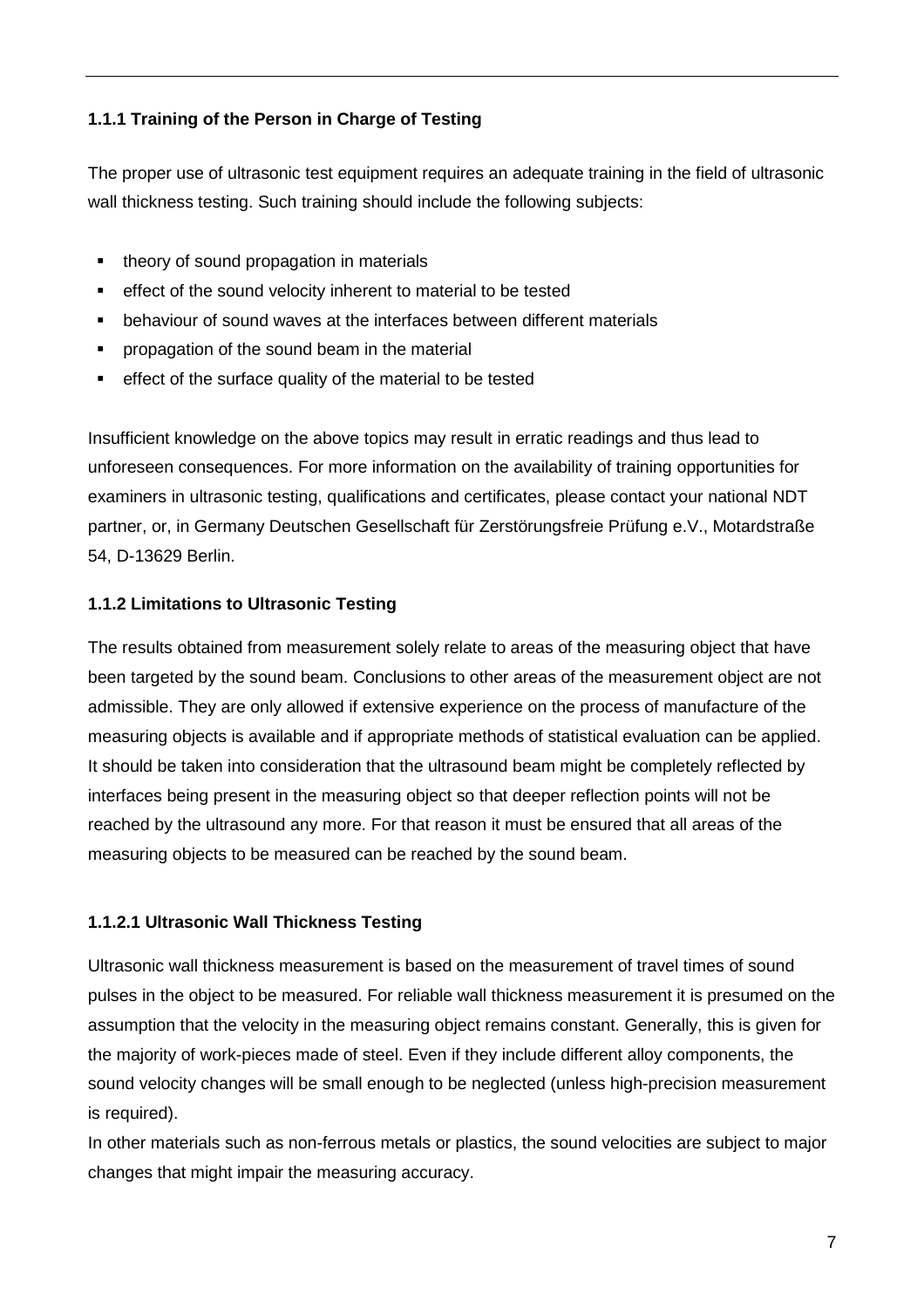#### **1.1.2.2 Influence of the Material to be tested**

Material discontinuities may lead to strong variations of the sound velocity within a measuring object. In such case, an average sound velocity should be used for testing.

However, the best results will obtained when calibrating the gauge by means of a reference sample. This sample must be made of the same material as the object to be measured and should exhibit plane parallel surfaces. Its thickness should equal the maximum thickness of the later object to be measured. Please note that any heat treatment might considerably change the sound velocity and thus influence the measuring precision accordingly.

If dramatic changes of the sound velocity are to be expected, it is recommended to readjust the sound velocity within shorter time intervals. This is to avoid erratic readings.

# **1.1.2.3 Influence of Changes in Temperature**

The sound velocity is also influenced by the temperature prevailing in the material. If the gauge has been adjusted to a "cold" reference sample and wall thickness measurement is made on a "warm" object, major measuring errors are very likely to occur.

To avoid such measuring errors, it is recommended to use a temperature-adapted reference sample for adjusting the gauge. Another option would be to correct for the applicable temperature influence by means of the sound velocity/temperature correction table.

# **1.1.2.4 Measurement of the Residual Wall Thickness**

Measuring the residual wall thickness of internally eroded or corroded objects such as tubes, containers or reaction vessels makes it necessary to choose a most suitable test equipment and to handle the sensor with utmost care. In addition, the nominal wall thickness as well as the suspected degree of wall thickness loss should be known.

# **1.1.2.5 How to use the Couplant**

Make sure the user is familiar with the use of couplant. For each measurement, the couplant must be applied evenly over the surface of the measuring object. Any variations in couplant layer thickness will influence measuring accuracy. Both, adjustment of the gauge and wall thickness measurement must be made under the same coupling conditions. Make sure to use a quantity of couplant as small as possible and to apply a constant contact pressure of the sensor.

When measuring on curved surfaces such as pipes or tubes make sure the coupling of the transceiver is made properly. The acoustic layer interface of the transceiver must be aligned so as to form a right angle to the axis of curvature of sample (longitudinal axis of tube). For small tube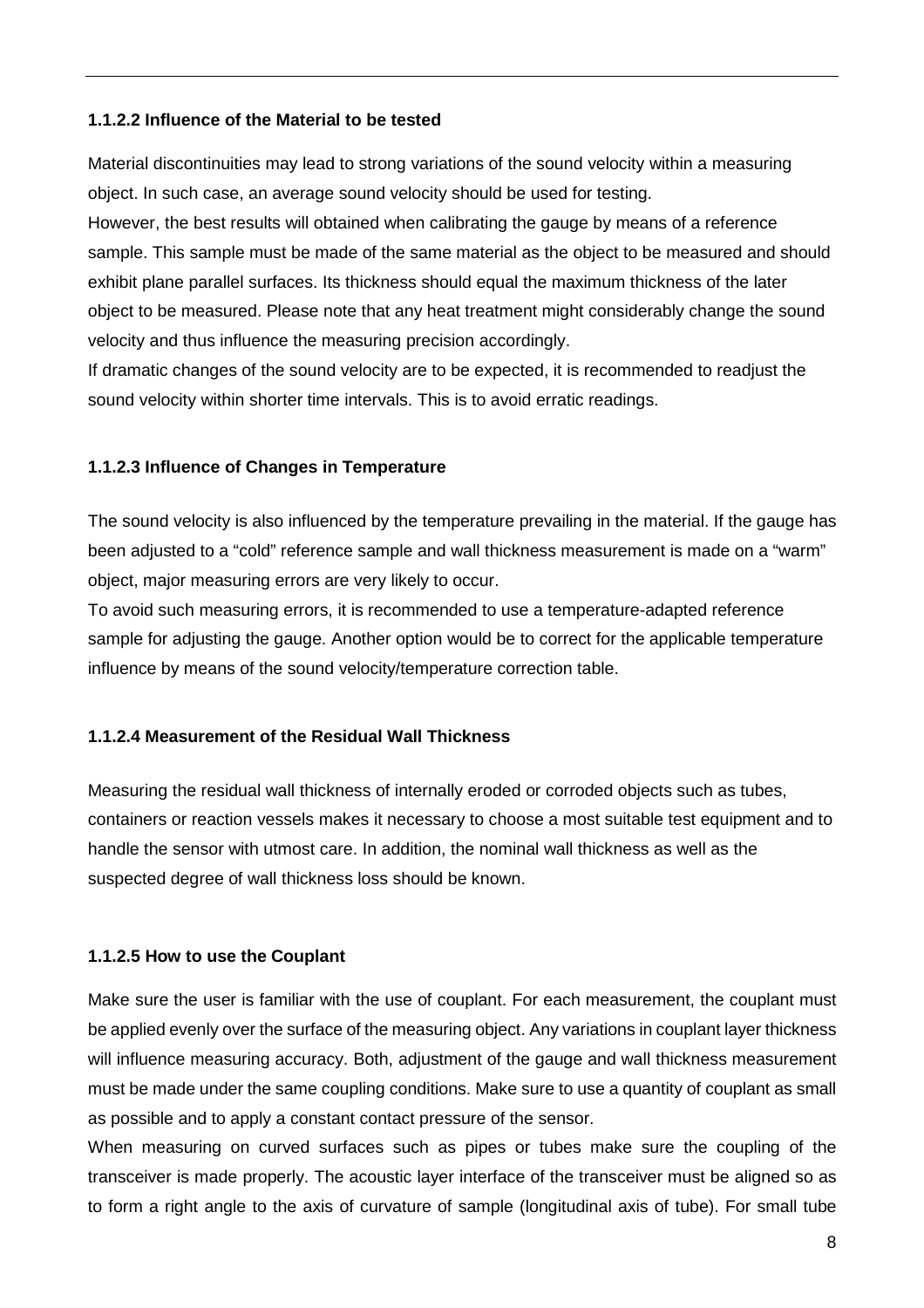diameters it is recommended to carry out two measurements: one with the layer interface in vertical position to the longitudinal axis of tube, another one in parallel position to the longitudinal axis of tube. The smaller of the two readings obtained should be used as the correct one for this measuring spot.



parallel senkrecht (senkrecht = vertical)

# **1.1.2.6 Duplication of Reading**

Do not measure in a range lower than the measuring range specified for the sensor. In such case, the first back wall echo would not be strong enough for being processed whereas the amplitude of the second one would be strong enough to be processed accordingly. As a result, the reading obtained would be twice the actual wall thickness. In order to avoid such errors when measuring at the limit of the measuring range it is recommended to verify results by using another sensor. In critical cases, it is recommended to use display screen equipment to provide additional information on the echo curve.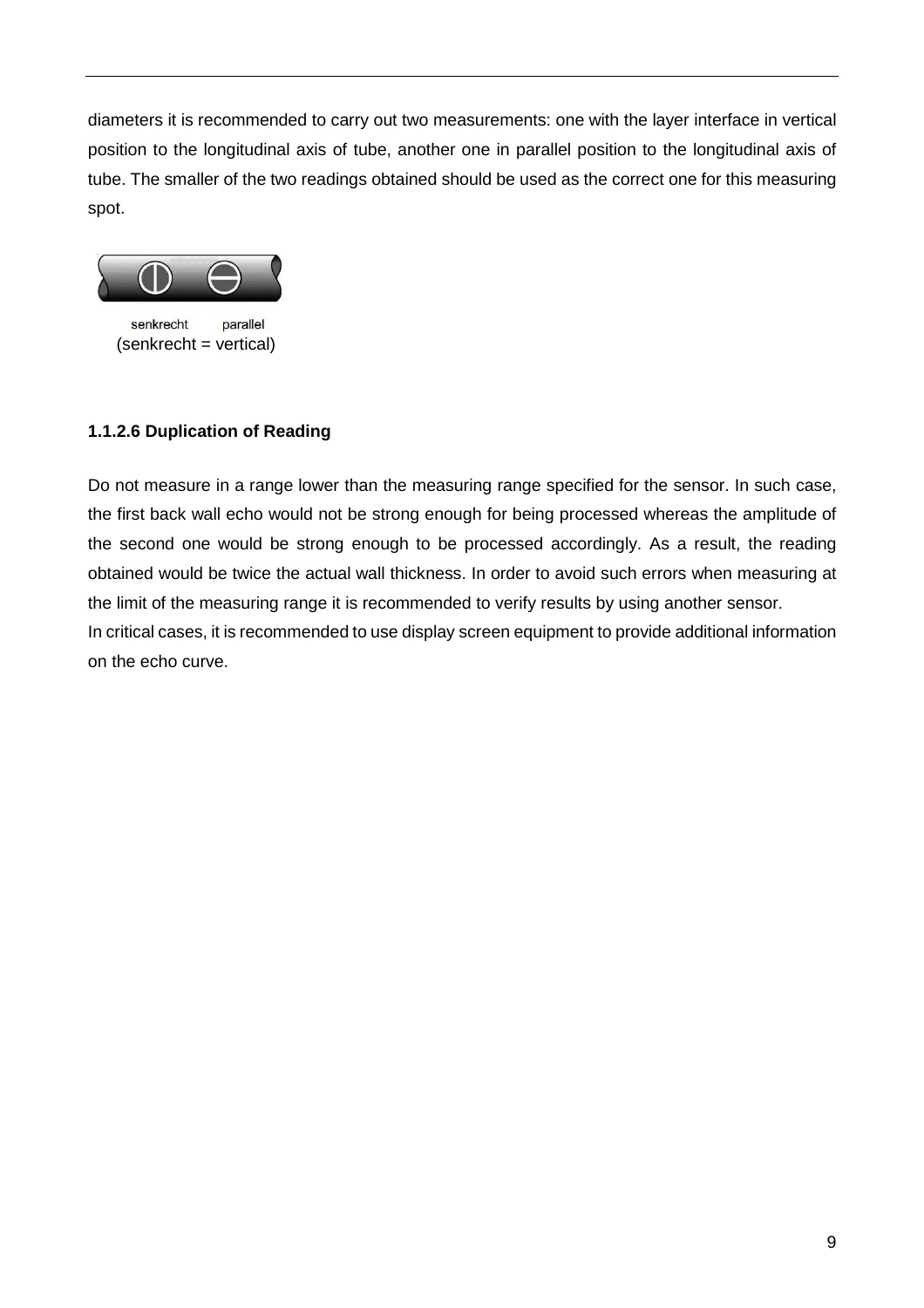# **2. Technical Specifications**

| Display screen:         | 128 x 64 pixel dot matrix LC display, backlit                           |
|-------------------------|-------------------------------------------------------------------------|
|                         |                                                                         |
| Digital display:        | four-digits                                                             |
|                         |                                                                         |
| Measuring range:        | 0.65 mm  500.0 mm (steel)                                               |
|                         |                                                                         |
| Display resolution:     | $0.1$ mm (if readings $> 100$ mm)<br>$0.01$ mm (if readings $<$ 100 mm) |
|                         |                                                                         |
| Measuring accuracy:     | $0.65$ mm  9.99 mm: $\pm 0.04$ mm                                       |
|                         | 10 mm  99.99 mm; $\pm$ (0,1% of reading + 0,04) mm                      |
|                         | 100 mm  500 mm: $\pm$ 0,3 % of reading                                  |
|                         |                                                                         |
| Sound velocity:         | 1000  9999 m/s                                                          |
|                         |                                                                         |
| Measuring frequency:    | 2 readings/second                                                       |
|                         |                                                                         |
| Zero point calibration: | manual                                                                  |
| Auto switch-off:        | 2 minutes, 5 minutes or shut down manually                              |
|                         |                                                                         |
| Power supply:           | 2 x AA battery, battery life 80 h in continuous operation               |
|                         |                                                                         |
| Operating temperature:  | $-20^{\circ}$ C  50 $^{\circ}$ C                                        |
|                         |                                                                         |
| Storage temperature:    | $-25^{\circ}$ C  60 $^{\circ}$ C                                        |
|                         |                                                                         |
| Dimensions:             | 130 x 73 x 24 mm                                                        |
|                         |                                                                         |
| Weight:                 | 190 g (without batteries)                                               |
| Options                 | Transducers U2.0, U5.0, U7.5, U10.0, U5.0HT                             |
|                         |                                                                         |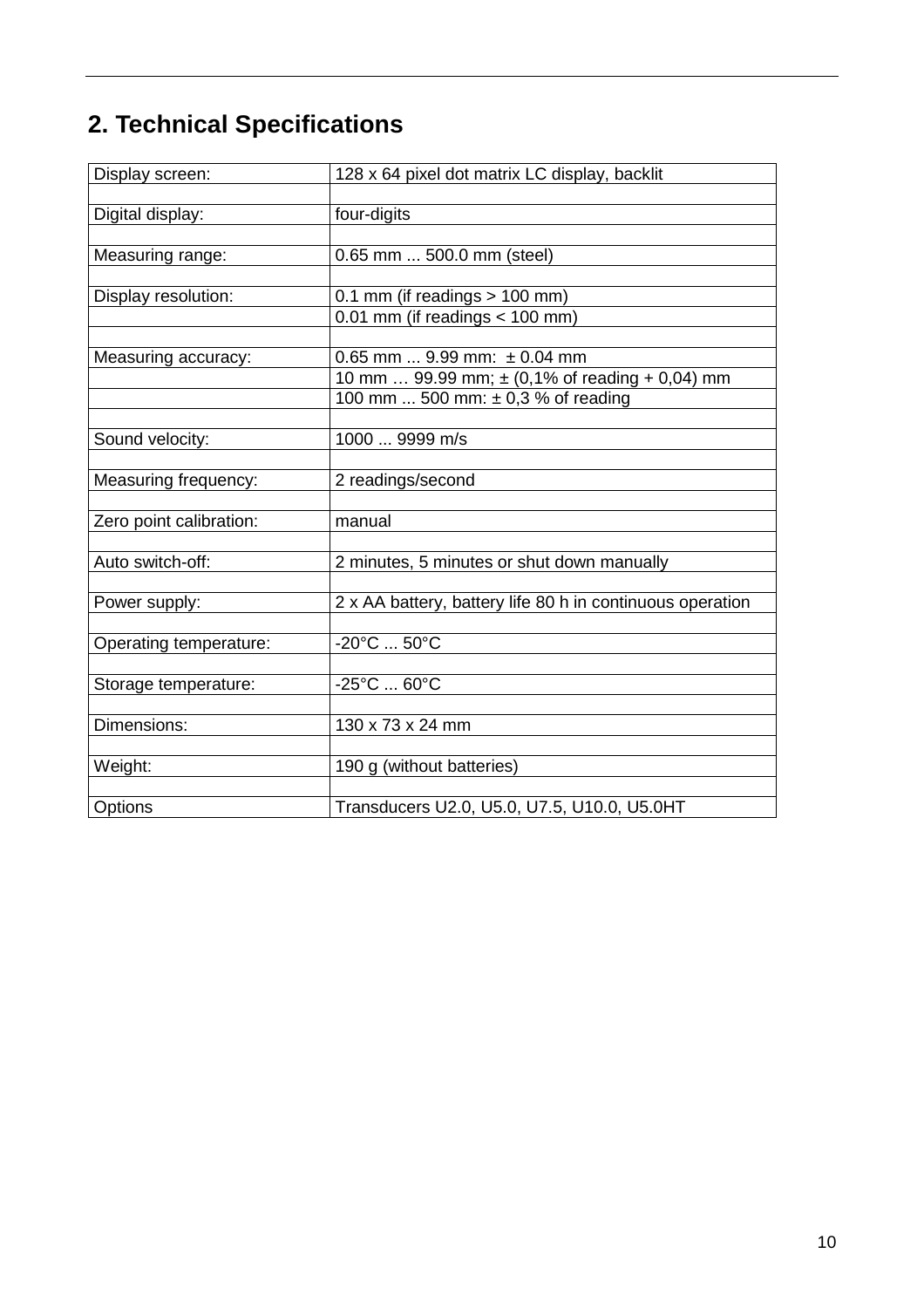# **3. Measuring Principle**

.

The ultrasonic sensor head emits an ultrasonic signal to travel through the sensor head, the couplant and finally to the measuring object. A portion of the ultrasound signal is reflected from the surface of measuring object, another one is reflected from the opposite side of the object when travelling back. The sensor receives both echoes. The wall thickness is calculated according to the exact time of travel of pulse and shown as reading on display.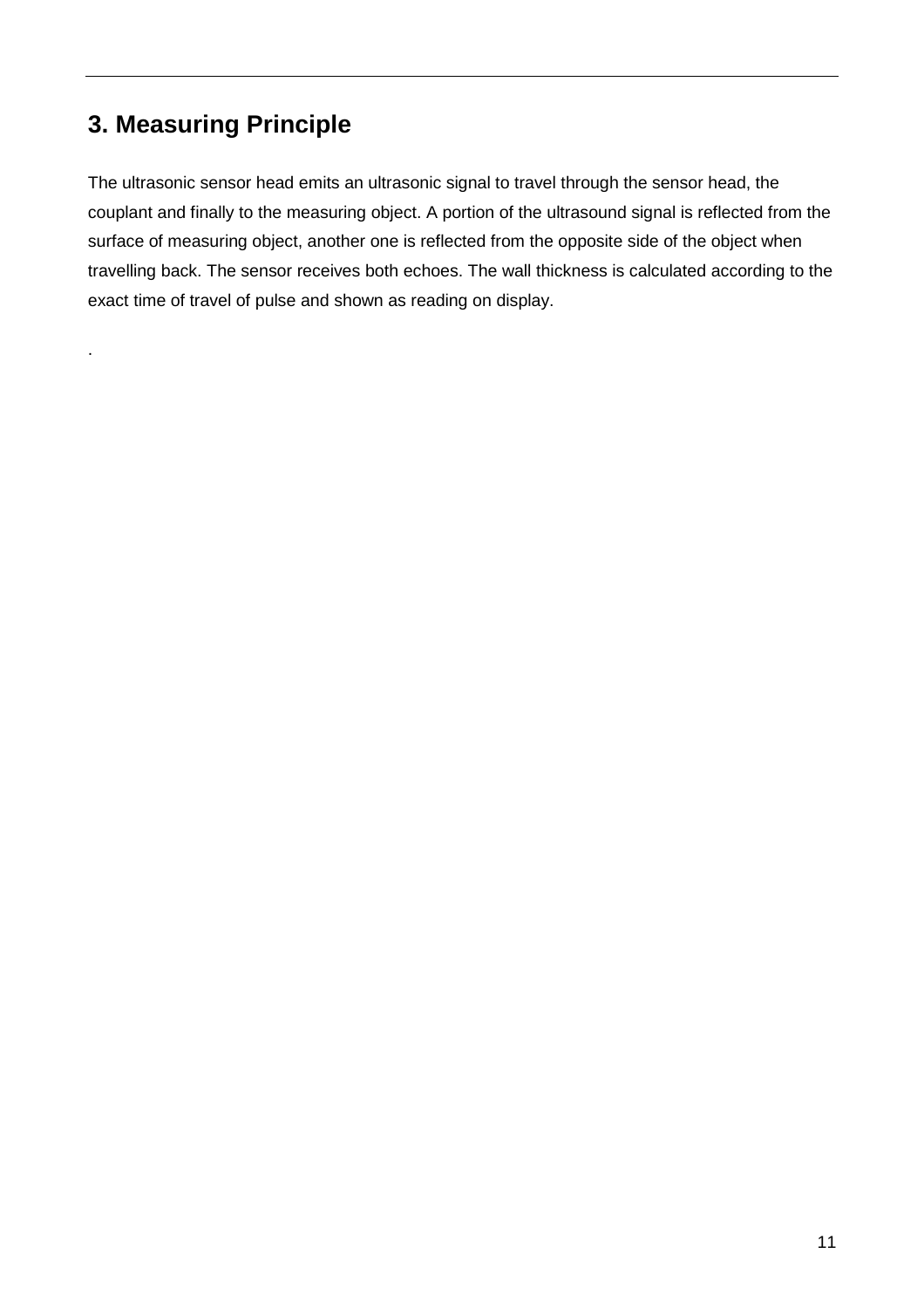# **4. Description of the Gauge and Schedule of Supply**

**4.1 Description of the gauge (Front and back side)** 



- 1. display
- 2. keyboard
- 3. battery compartment (back panel)
- 4. name plate (back panel)
- 5. transducer socket (Identify PIN)
- 6. service interface (behind rubber stopper, NO USB interface !)
- 7. test block for calibrating of the transducer

# **4.2 Supply Schedule**

- 1. 1 x plastics carrying case
- 2. 1 x MiniTest 420 gauge
- 3. 1 x ultrasonic transducer (U5.0 for MiniTest 420)
- 4. 1 x couplant (gel, 200ml)
- 5. 1 x operating instructions (German / English) on CD Rom
- 6. 1 x USB connecting cable
- 7. 2 x 1,5V (AA) batteries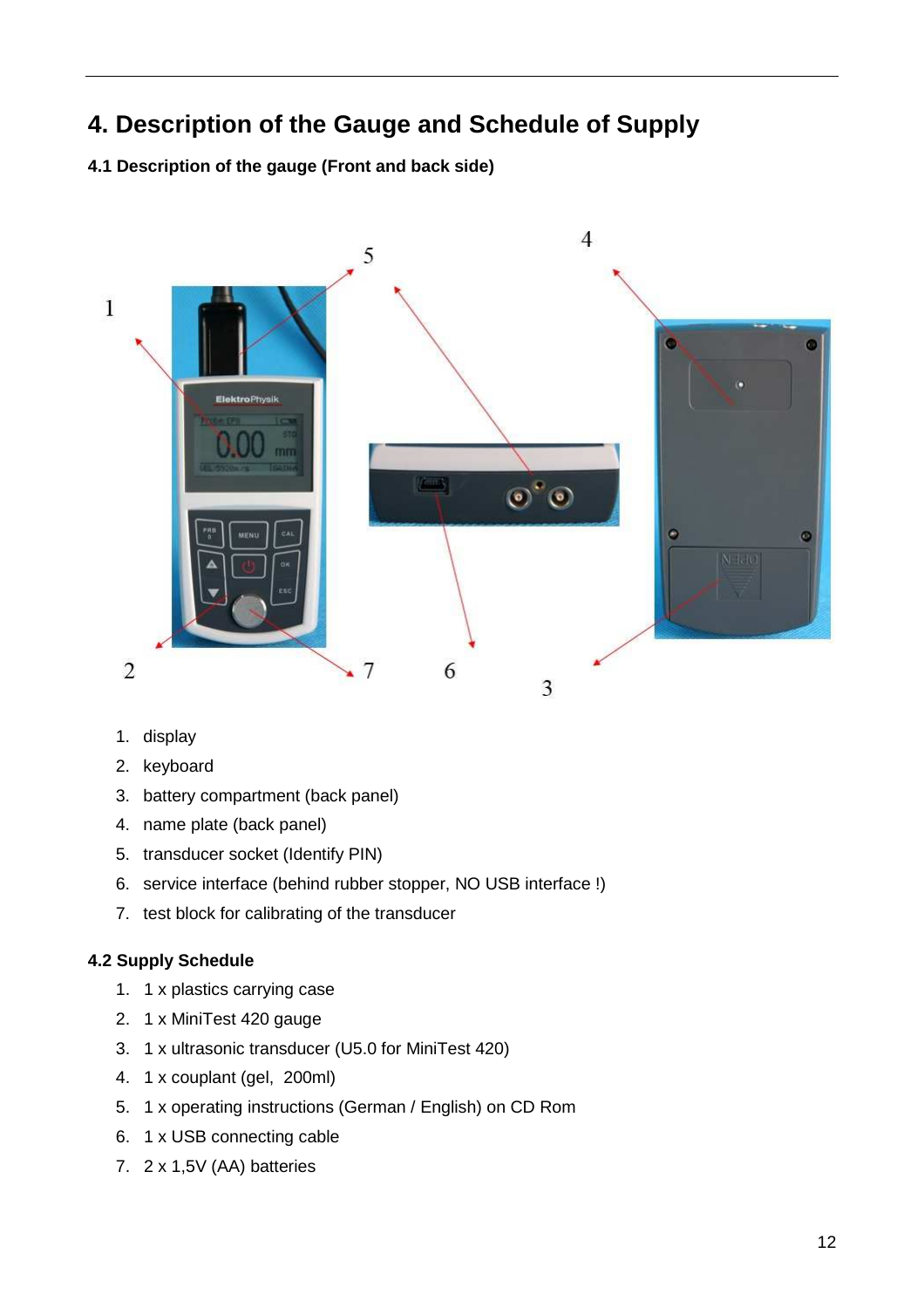# **4.3 Display MiniTest 420**



- 1. sensor head
- 2. battery state

**fully charged** 

empty

- 3. measuring mode
- 4.  $\bigstar$  measuring icon and measuring unit
- 5. gain mode of amplifier selection  $(A = Auto, L = Low, M = Medium, H = High)$ .
- 6. sound velocity selection
- 7. current reading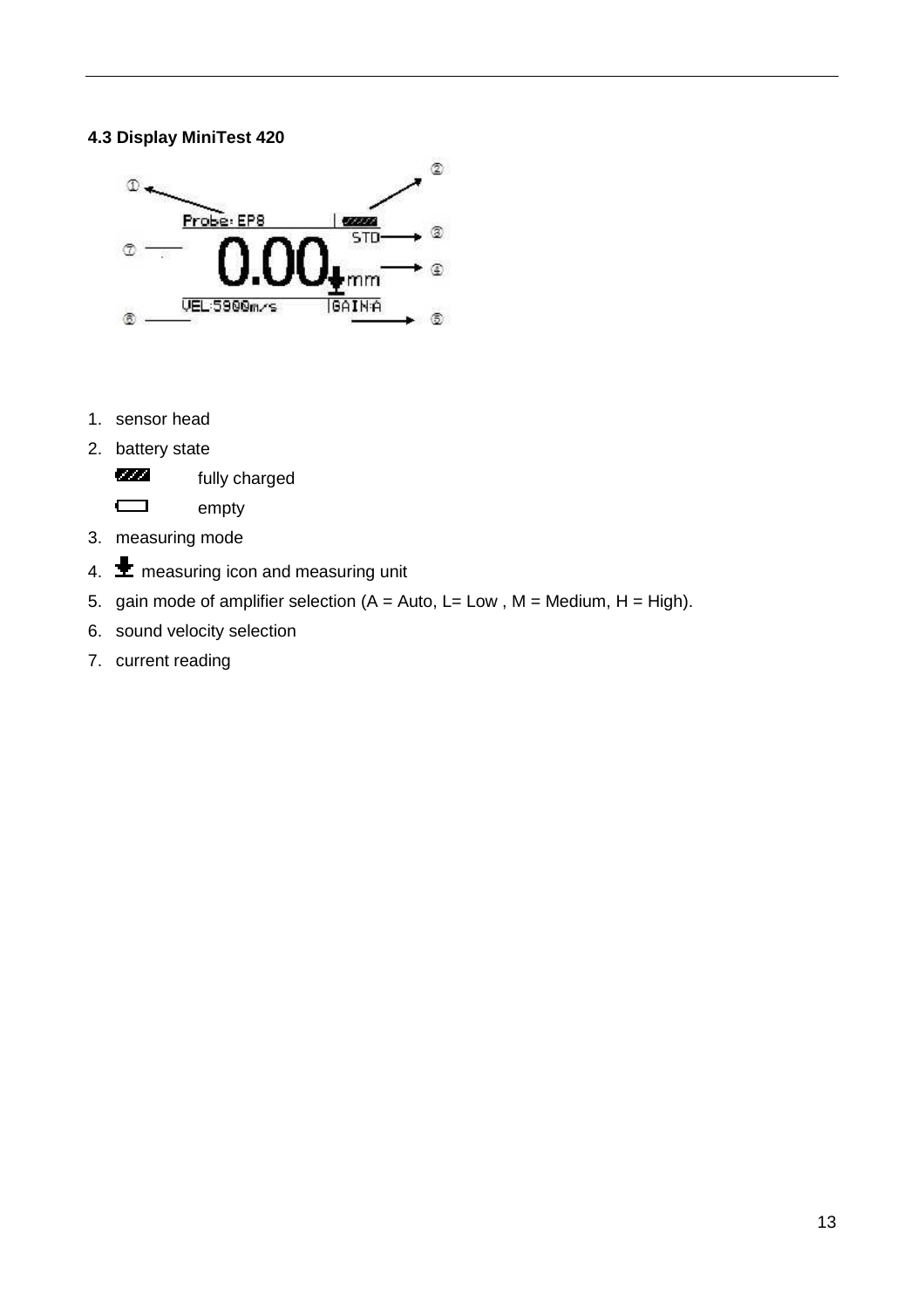# **4.4 Keyboard of MiniTest 420**

|                       | ON / OFF button                                                                                                                                            |
|-----------------------|------------------------------------------------------------------------------------------------------------------------------------------------------------|
| <b>MENU</b>           | Menu key<br>Press to enter the operating menu                                                                                                              |
| $\blacktriangle$      | Arrow UP/DOWN keys                                                                                                                                         |
|                       | Press UP/DOWN to scroll through the different<br>menu options.                                                                                             |
|                       | Press arrow UP to enable / disable the backlight.                                                                                                          |
| oĸ                    | OK/ESC key                                                                                                                                                 |
| ESC                   | Press OK to confirm a selection in the menu.<br>Press ESC to quit the menu.                                                                                |
| CAL                   | CAL key                                                                                                                                                    |
|                       | Quick access for sound velocity calibration (it is<br>required the wall thickness is known).                                                               |
| PRB<br>$\overline{0}$ | Quick access for transducer (PRB = transducer)<br>calibration. Put transducer onto the test block<br>and press "PRB 0". Transducer calibration is<br>done. |

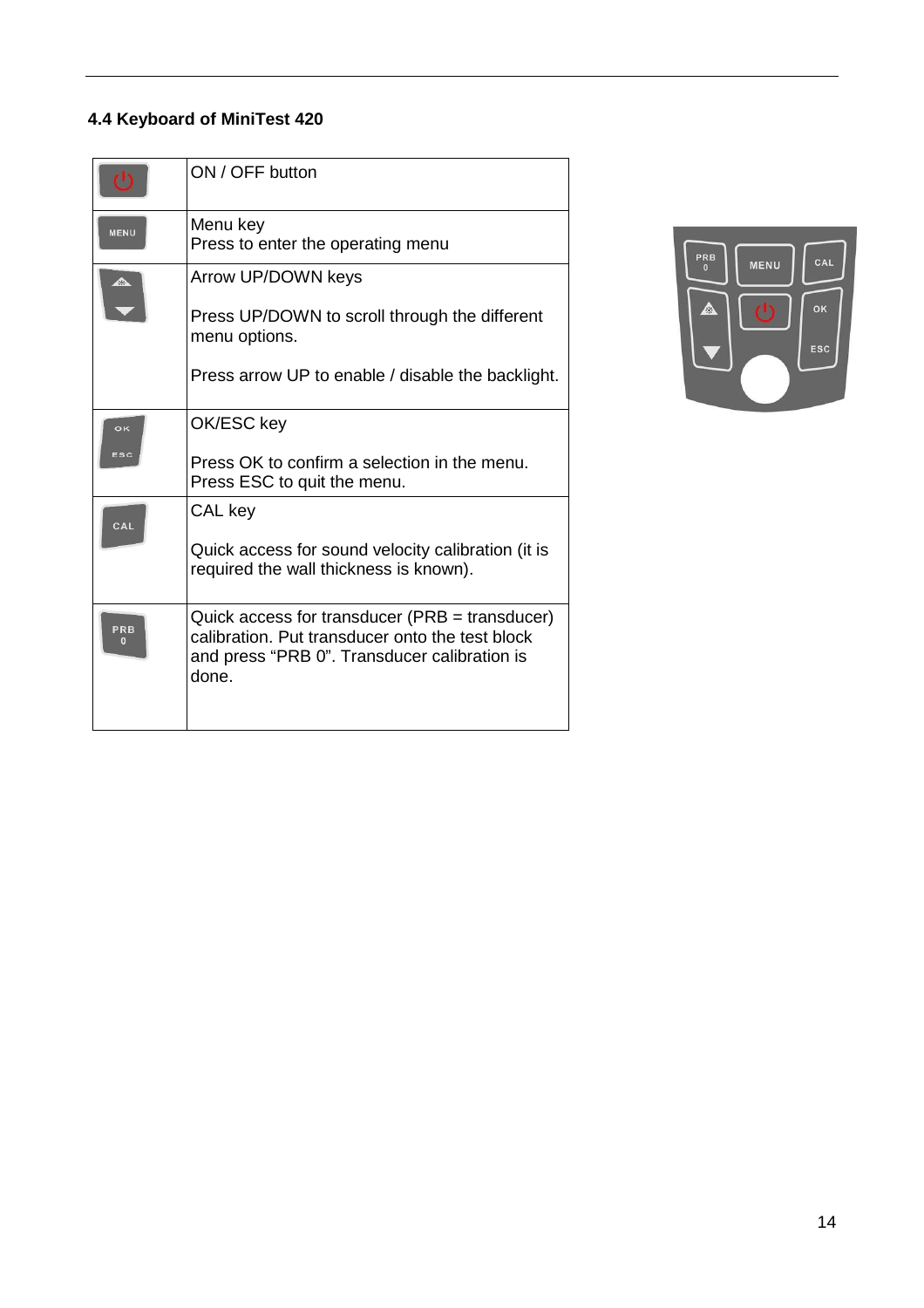# **5. Preparing Measurement**

# **5.1 Preparing the Gauge**

Please check gauge and accessories immediately upon receipt. For the supply schedule, please refer to section 4.1.2 of this manual. Please contact your supplier in case delivery is not complete or does not comply with the supply schedule you have ordered. Any damage of the gauge should be reported upon delivery. Do not use the gauge in case it seems to be damaged!

# **5.2 Selection of the Transducer**

| $^{\mathsf{Type}}$ | Frequency | Measuring range | Temperature          |
|--------------------|-----------|-----------------|----------------------|
| U5.0               | 5.0 MHz   | 0.8 mm.n.300 mm | $< 60^{\circ}$ C     |
| <b>U5.0HT</b>      | 5.0 MHz   | 3.0 mm200 mm    | $<$ 350 $^{\circ}$ C |
| U7.5               | 7.5 MHz   | $0.65$ mm 50 mm | $< 60^{\circ}$ C     |
| U10.0              | 10.0 MHz  | 0.65 mm 20 mm   | $< 60^{\circ}$ C     |
| U2.0               | 2.0 MHz   | $2.0$ mm500 mm  | $60^{\circ}$ C       |

Make sure to select a suitable transducer according to the thickness of your measuring object. The transducer used for measurement must be in a good condition. Make sure transducer tip and coupling surface are not worn off. The measuring range of transducer should cover the complete wall thickness range to be measured (application range). The temperature of measuring object must not exceed the temperature range specified for the transducer you have selected.

| <b>Transducer model</b> | Application                                       |
|-------------------------|---------------------------------------------------|
| $U5.0(5,0 \text{ MHz})$ | Standard transducer for MiniTest 420 to cover a   |
|                         | wide range of applications such as measurement on |
|                         | - flat surfaces                                   |
|                         | - large curvature radii                           |
|                         | - objects with a thickness > 50 mm                |
| U5.0HT (5 MHz)          | Temperature $<$ 350 $^{\circ}$ C                  |
| U7.5 (7,5 MHz)          | Thin wall thickness and small curvature radius    |
| U10.0 (10 MHz)          | Thin wall thickness and small curvature radius    |
|                         | (small geometries)                                |
| U2.0 (2,0 MHz)          | Rough surfaces, such as on cast components        |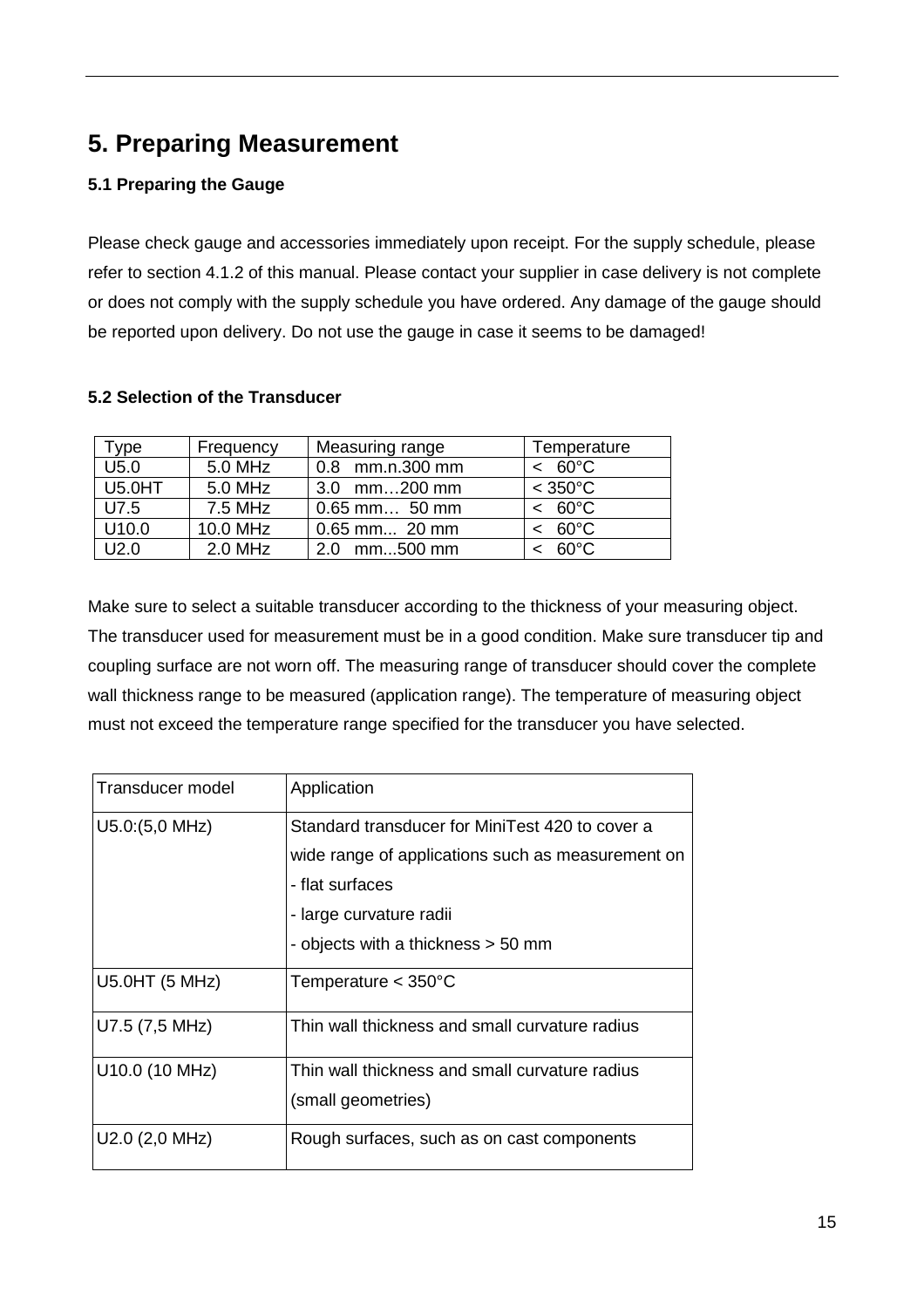# **5.3 Preparing the Surface of Measuring Object**

Very rough and/or corroded surfaces should be pre-treated as follows:

- 1. Smoothen the surface by grinding, polishing or filing or use a high-viscosity couplant.
- 2. Apply some couplant to the surface of measuring object.
- 3. Take several readings around the measuring spot.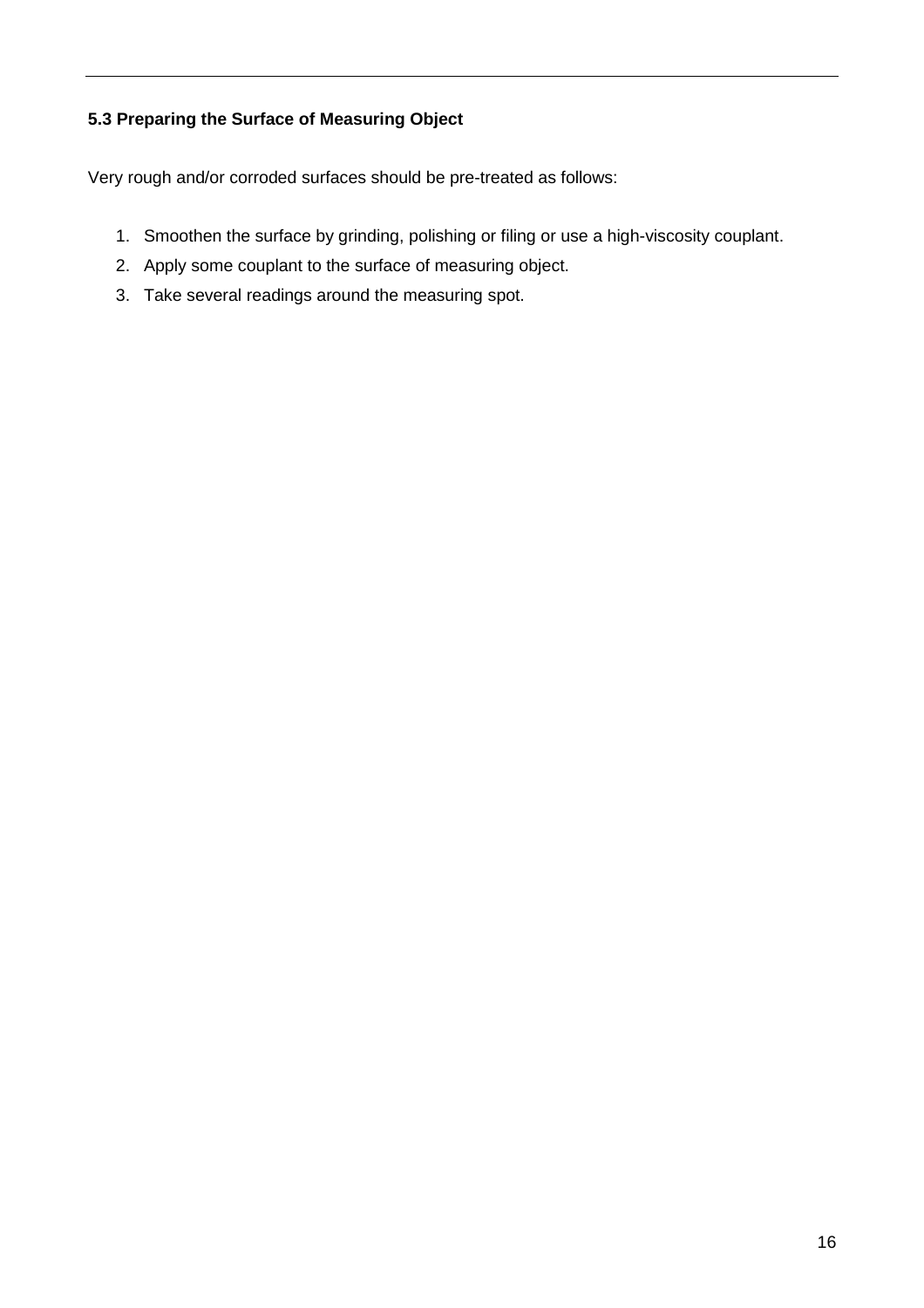# **6. How to operate the MiniTest 420**

# **6.1 Switch ON**

MiniTest420

自Sensor U5.0

Ļ

Connect the transducer to the gauge socket. Press the ON/OFF button to switch on. The following appears on display:



If no transducer has been connected prior to switch ON, the following message will appear: "Please insert the transducer". Insert the transducer into the gauge socket and wait for the measuring status to appear.



Please make sure to connect solely original ElektroPhysik transducers suitable for MiniTest 420. Otherwise, the gauge will not work correctly and the error message "ERROR" will appear.

# **6.2 How to take readings**

There are two options to access the measuring mode:

- 1. Connect transducer and switch on the gauge.
- 2. From the menu you can press ESC and go back to the measuring mode.



Once you have put the transducer onto the measuring object, the display will show the measuring icon to indicate the coupling action. Once the reading has stabilized, you can detach the transducer from the measuring object. Remove the transducer in a quick action. The last reading taken appears on display.

# **6.3 Calibration**

# **6.3.1 Gauge Setting**

Prior to measurement, a zero point calibration is required and the MiniTest 420 must be adjusted to the material to be measured.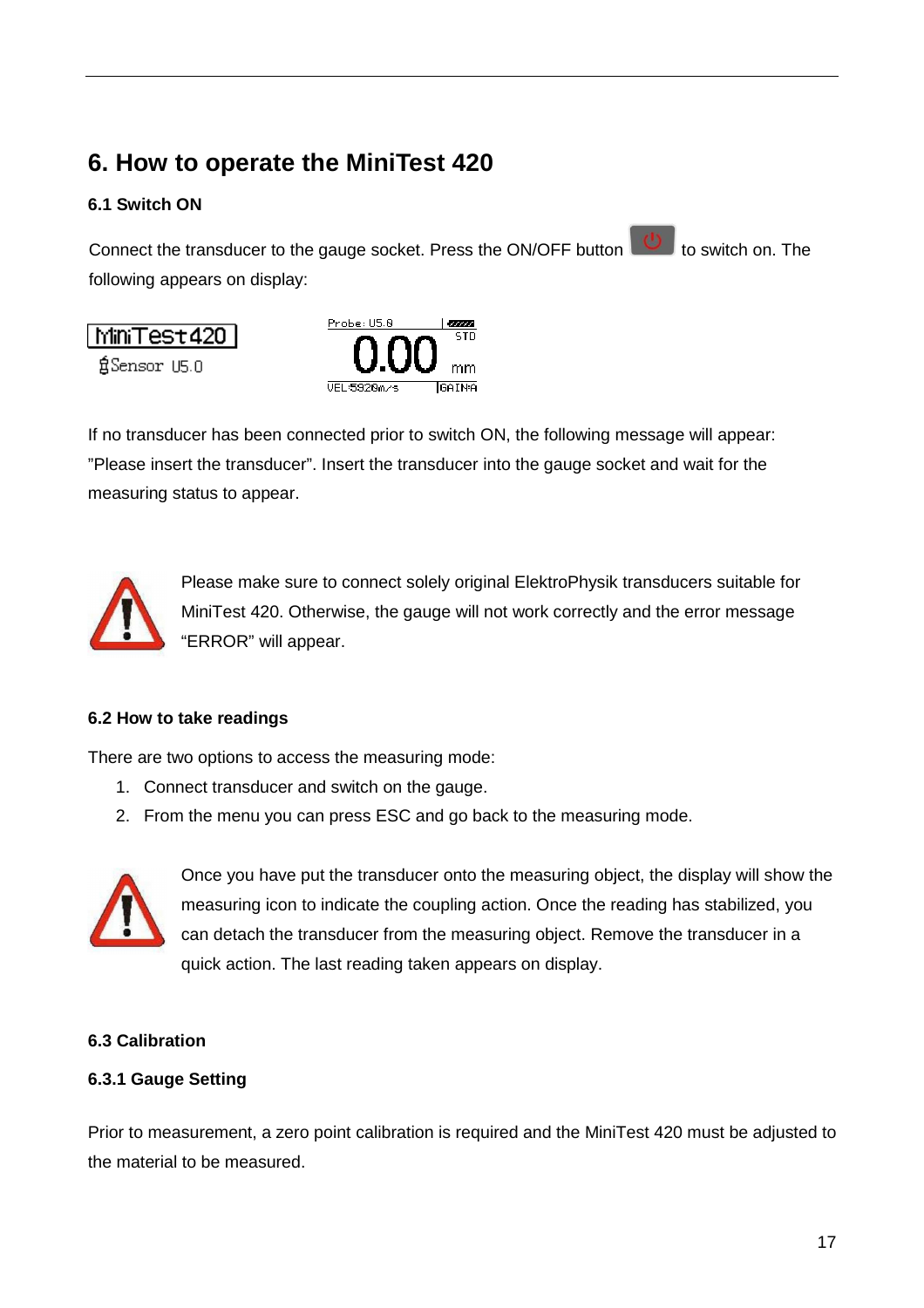The gauge housing includes an integrated zero test block. Zero point calibration should be done on this test block.

Set the sound velocity to 5920m/s.

Apply a thin layer of couplant to the transducer test surface. Place the transducer onto the circular zero point of the zero test block of the MiniTest 420.

Press Transducer Zero key and wait for 2 seconds until the zero point calibration has been completed. On display, the following reading should appear:  $4.0 \pm 0.01$  mm.

Please note:

If you have set a sound velocity other than 5920m/s, you can also calibrate the gauge. However, in such case it is required to use a reference sample with a defined thickness and sound velocity.

# **6.3.2 Influence of the Sound Velocity on Measurement**

The sound velocity in the measuring object depends on the material the object is made of. In addition, measuring objects might exhibit material irregularities (if produced in different product batches). As a result, the sound velocity might vary according to the sample to be tested. To prevent measuring errors based on divergent sound velocities, it is absolutely necessary to determine the precise sound velocity of an object unless measuring errors are small enough to be neglected. To calibrate the gauge to the correct sound velocity of an object, the function "Sound velocity" is available.

# **6.3.3 How to determine the Sound Velocity**

- 1. Select a stored sound velocity or set the gauge to a sound velocity as close as possible to the sound velocity of the material to be measured.
- 2. Take a sample of a defined thickness as close as possible to the thickness of the later measuring object. If no such sample is available, take your measuring object and measure its thickness using a caliper or another measuring tool.
- 3. Now use MiniTest 420 to measure the sample in order to get a thickness value.
- 4. First press  $\begin{array}{|c|c|c|c|c|}\n\hline\n\text{4. First press} & \text{#} & \text{#} \\
\hline\n\end{array}$  -key to go to the "Sound velocity". Then press  $\begin{array}{|c|c|c|c|}\n\hline\n\text{4. First press} & \text{#} & \text{#} & \text{#} \\
\hline\n\end{array}$ adjust to the thickness reading you have measured and get the correct sound velocity accordingly.

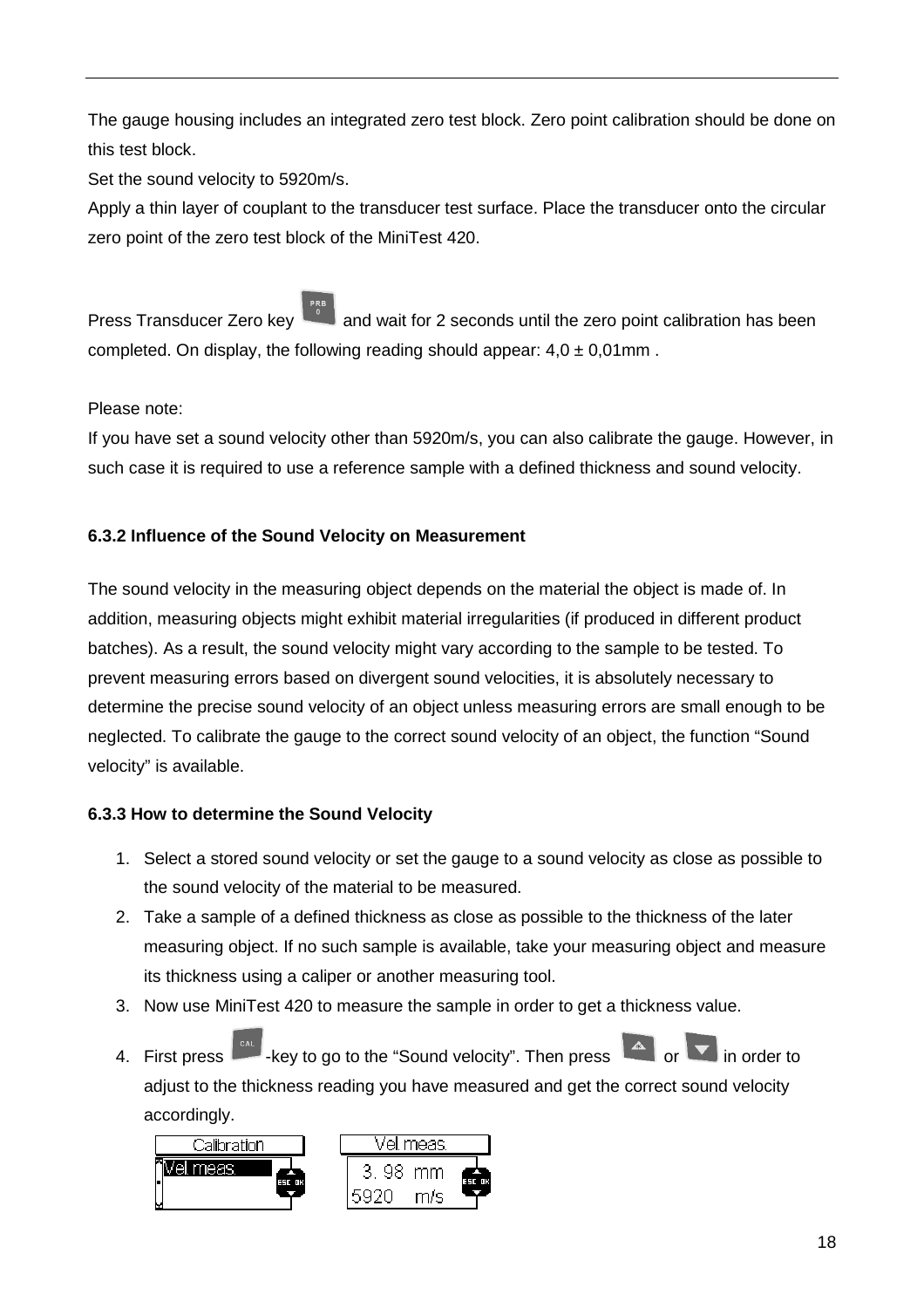- 5. Adjust the sound velocity so that the material thickness shown on display corresponds to the measured thickness of sample.
- 6. Re-measure the sample and check the deviation between reading and actual thickness. If both values are identical, the sound velocity is correct for this material.

# **6.4 User Menu**



Press OK to confirm your selection.

Press ESC to quit the main menu and go back to the measuring mode (Meas. Mode).

# **MiniTest 420**



# **6.4.1 Measuring Mode (Meas. Mode)**

MiniTest 420 offers two different measuring modes the user can select according to his setting of task and requirements.



#### Standard:

In this mode, the current reading is shown. This mode is recommended for standard measuring requirements.

# Minimum:

In this mode, the lowest values is being shown during measurement. This mode is recommended for curved surfaces or if it is required to indicate the lowest thickness values. This would be a typical application of tube measurement.

Caution! This mode is NOT recommended for cast iron or aluminium alloys.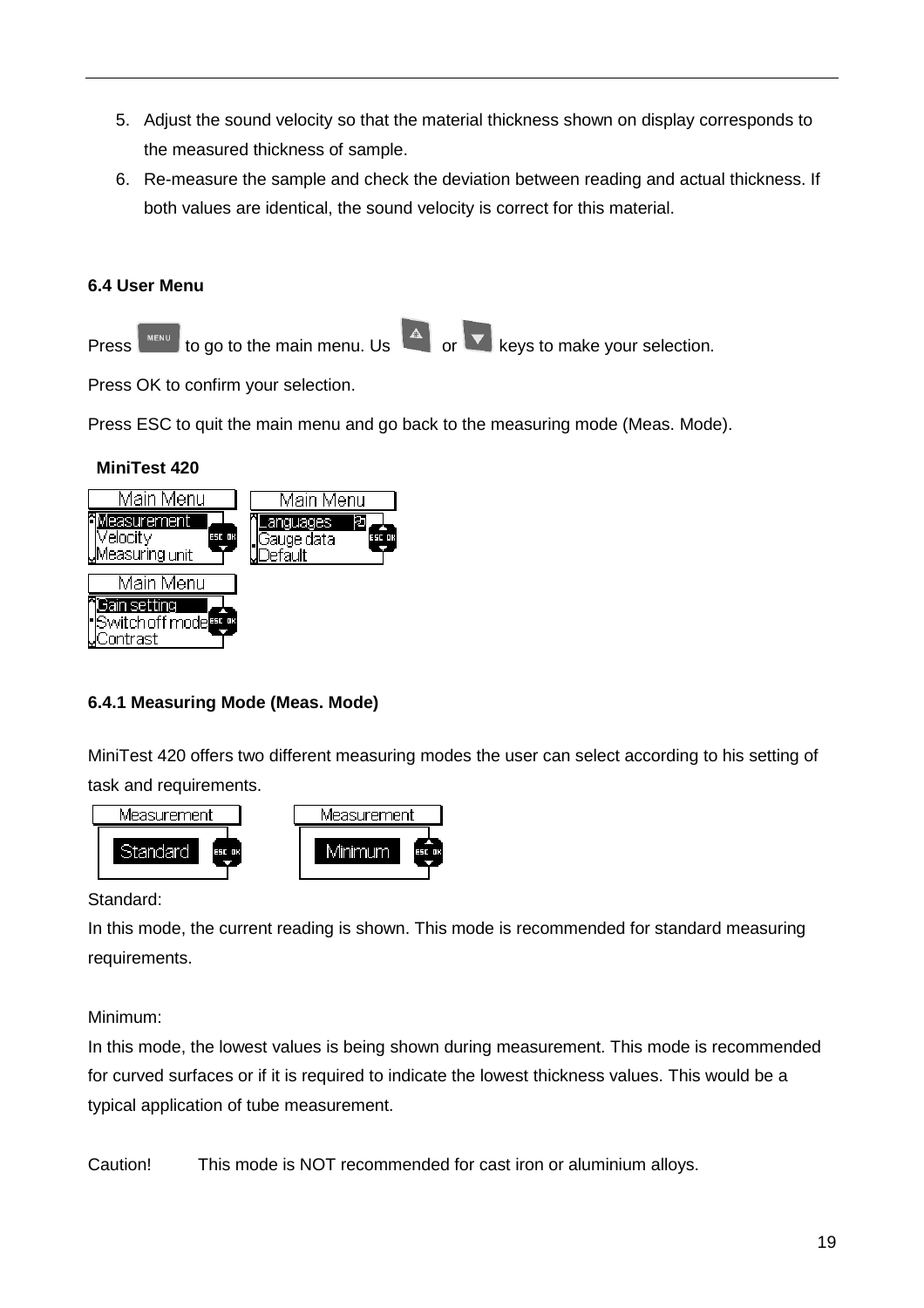# **6.4.2 Sound Velocity**

The correct selection of the sound velocity is vital for accurate measurement. Different materials exhibit different sound velocities. If you select the wrong sound velocity, measurement will be erroneous.

There are two ways to select the material's sound velocity: material selection and sound velocity setting.



Materials:

You select the sound velocity according to the material and the pre-set sound velocity.

Vel. Custom:

The sound velocity is user adjustable.

# **6.4.2.1 Materials**

If the material and its specific sound velocity are known, users can select the sound velocity from the gauge accordingly. Nine (9) different velocities are stored in the gauge and can be selected by the user: Aluminium, titanium, steel, stainless steel, glass, copper, brass, polystyrene and nylon.



**Note: The 9 velocities are just theoretical ones. To increase measuring accuracy, please refer to "Setting Sound Velocity" under 6.4.2.2. The sound velocity functionality enables you to set the gauge to the correct sound velocity of a material.**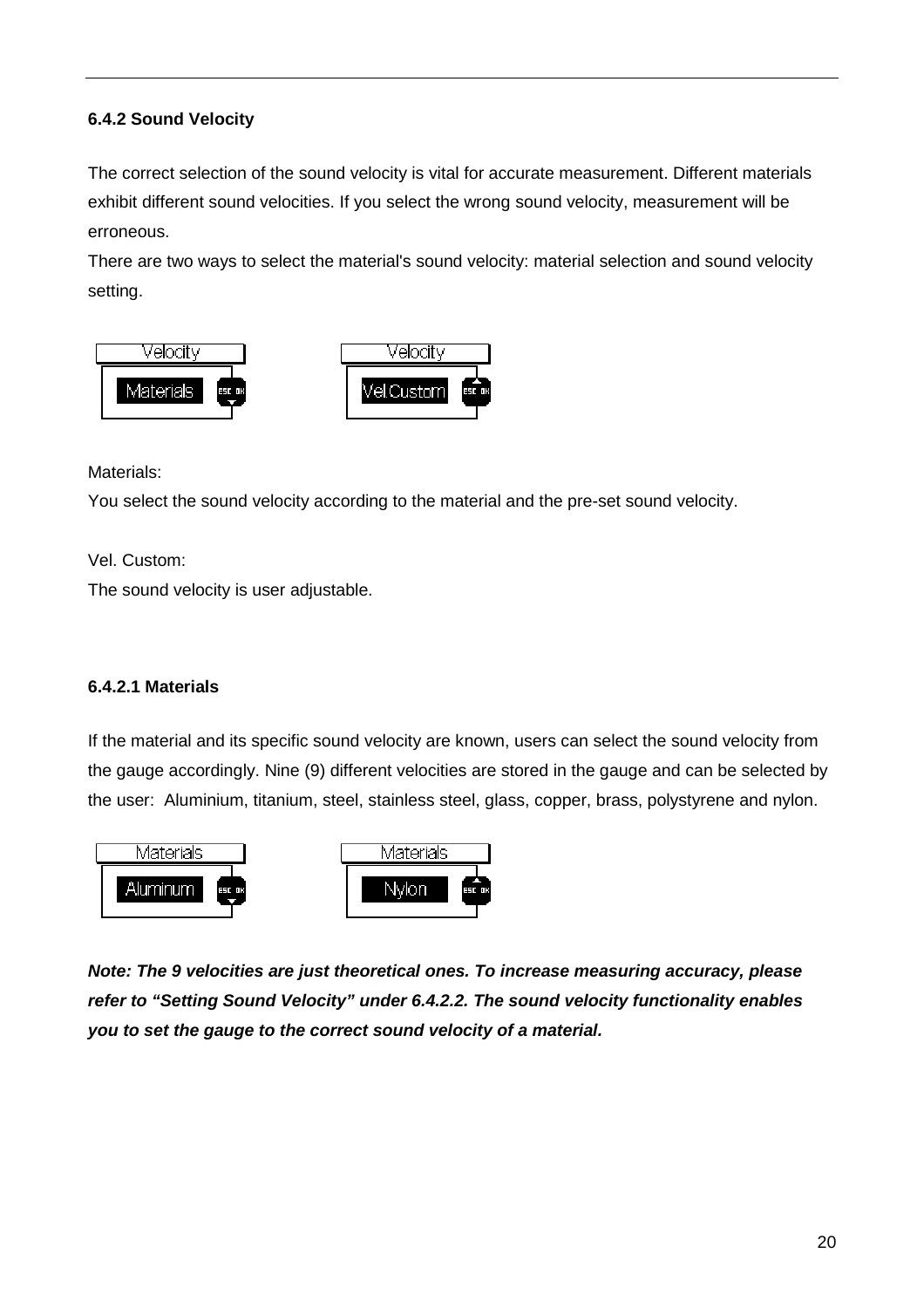# **6.4.2.2 Setting Sound Velocity**

If none of the sound velocities as stored for the 9 materials meet your requirements, the sound velocity can be adjusted individually. Please refer to the table given in the appendix, section 9 of this manual. Use this table to set to the correct sound velocity as requested.

### **Note: For more accurate measurements, please refer to section 6.3.3 "How to determine the sound velocity".**



# **6.4.3 Measuring Unit**

Read-out resolution and measuring unit are user-adjustable. When selecting "High resolution", the surface of measuring sample should smooth in order to obtain accurate readings.



#### **Note:**

**For using the U5.0HT or U2.0 transducers, the following setting is recommended: 0.1 mm / 0.01 in.**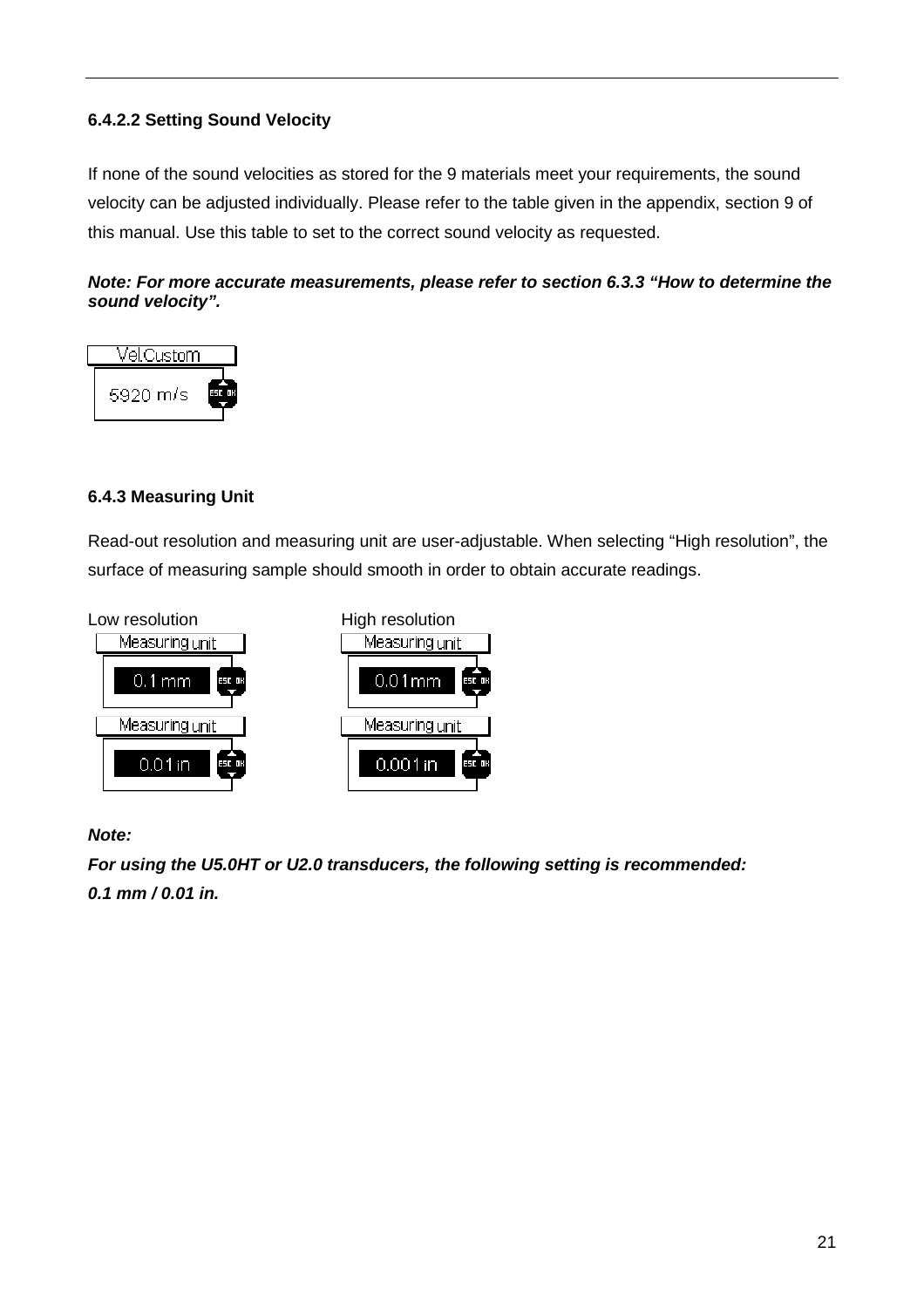### **6.4.4 Gain Setting**

Measuring accuracy and consistency of readings are influenced by the material to be measured and its composition. In order to meet the requirements for accurate measurement, it is requested to set the gauge according to the special characteristics of a sample and measuring conditions. For the majority of materials and conditions the auto gain adjustment will be sufficient whereas some specific measuring tasks might require specific gauge settings. For gain setting, the gauge offers four different working modes: Auto, Low, Medium and High.

Auto: This mode matches different transducers and is suitable for the majority of measuring requirements.

Low: Suitable for high scattering and materials exhibiting low attenuation properties.

Medium: Suitable for a large field of applications.

High: Suitable for high attenuation materials.



#### **6.4.5 Switch-Off Mode**

The gauge offers three different service modes:

- after 2 min: automatic switch off after two minutes of idle state
- after 5 min: automatic switch off after five minutes of idle state
- disable: automatic switch off is disabled, the gauge is in continuous operation

#### **Note:**

**When the automatic switch off has been disabled, make sure to switch off the gauge manually after use in order to save power.** 

#### **6.4.6 Contrast**

The gauge offers 6 levels for contrast setting.

#### **6.4.7 Language**

The gauge offers the following languages: Chinese, English, German, French.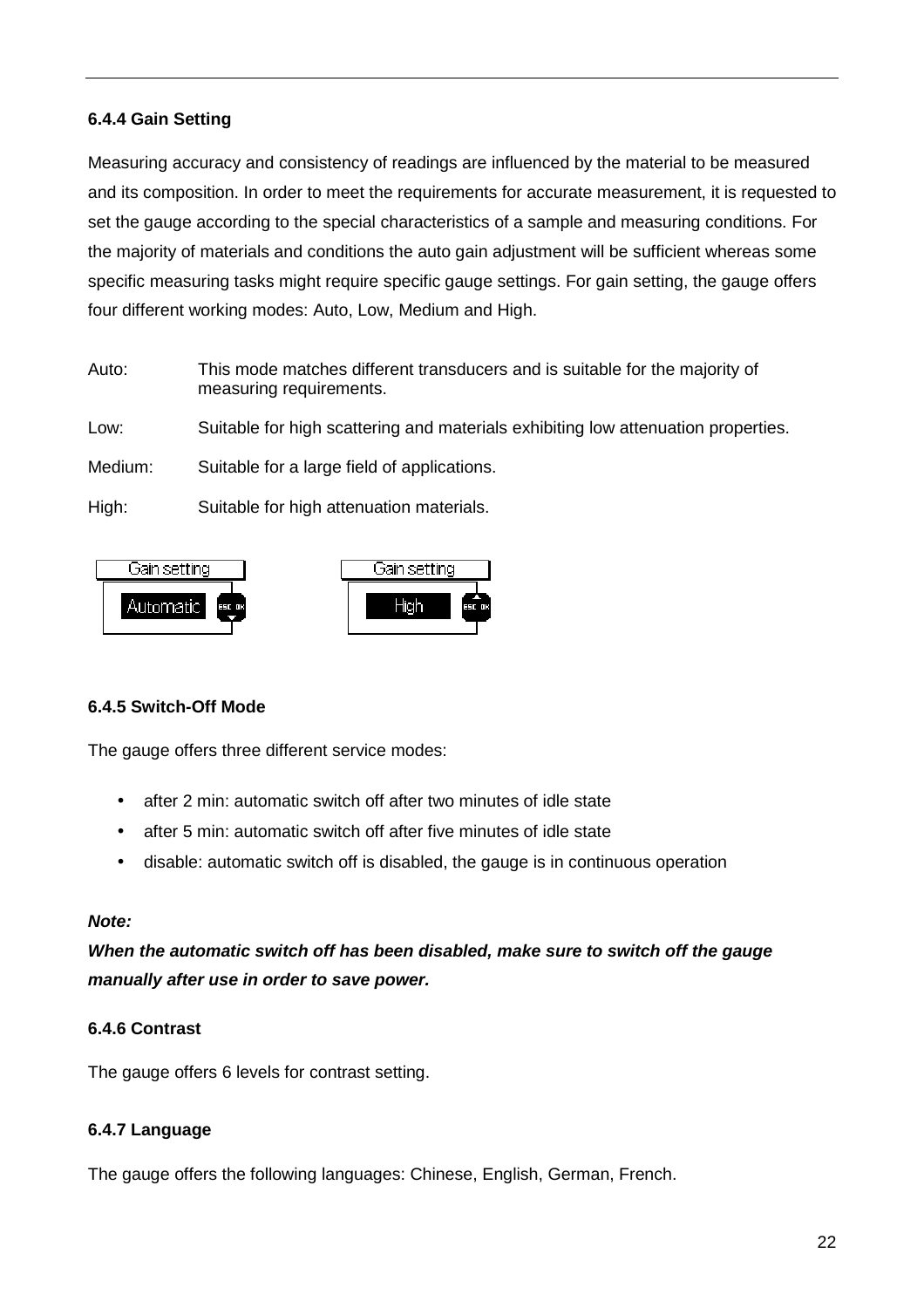# **6.4.8 Gauge Data**

This functionality allows you to read out the following data:

Gauge model

Serial of gauge

Transducer type

Serial of transducer

Software version of gauge

# **6.4.9 Standard Setting**

For trouble shooting, it is recommended to use this function to reset the gauge to the factory settings.

Gauge data

WODEL: MINITEST 420<br>SZN : 21005<br>PROBE: 05.0<br>SZN : K11009<br>UER. : 3.03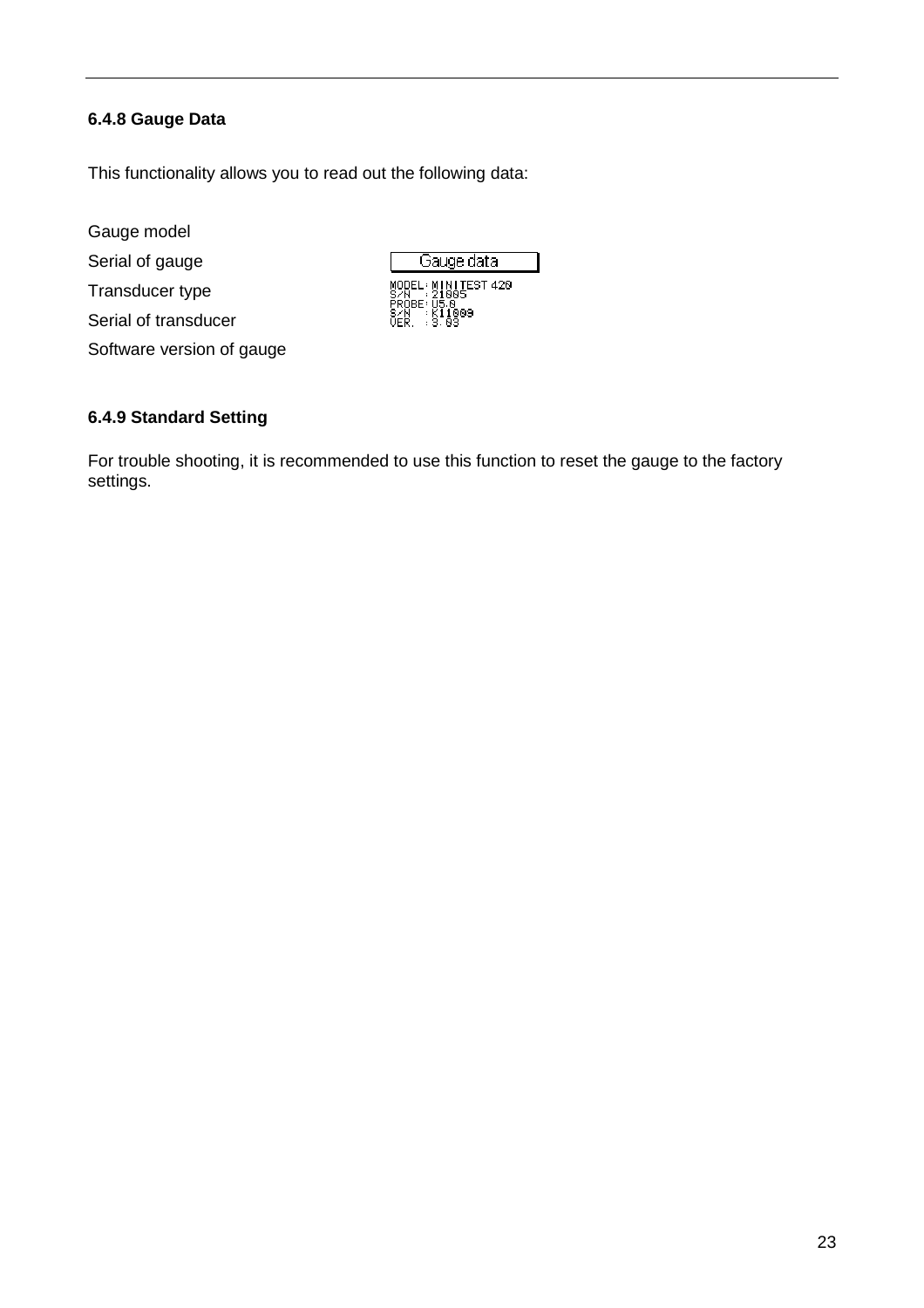# **7. Measuring Technology**

# **7.1 Measuring Methods**

The gauge provides four different measuring methods.

- 1. Single point measurement: use the transducer to measure any point of the measuring object. The reading shown is the thickness value.
- 2. Two point measurement (on cylindrical parts, e. g. pipes and tubs): perform two measurements on the same point of the surface of object. During the second measurement, make sure the black line on the transducer head (layer to separate the transmitter and receiver part of transducer) is oriented in a 90 degree position to the axis of the pipe or tube. The smaller of the two readings obtained represents the thickness value.
- 3. Multiple point measurement: perform several measurements on the measuring object within a range of about 30mm in diameter. The smaller of the readings represents the thickness of the measuring object.
- 4. Continuous measuring method: use the single point measuring method and take readings continuously along the designated route. The intervals between measurements should be less than 5mm. The smallest reading represents the thickness of the measuring object.

# **7.2 Measurement on Pipes and Tubes**

During measurement, make sure to position the transducer's separating layer perpendicular or parallel to the longitudinal line of the pipe or tube. For pipes and tubes of large diameters, the separating layer of transducer should be perpendicular to the longitudinal line the measuring object whereas for small diameters, it is recommended to carry out measurement in both directions, perpendicular and parallel to the longitudinal line of the measuring object. The minimum readout represents the thickness of object at this measuring spot.



senkrecht parallel perpendicular parallel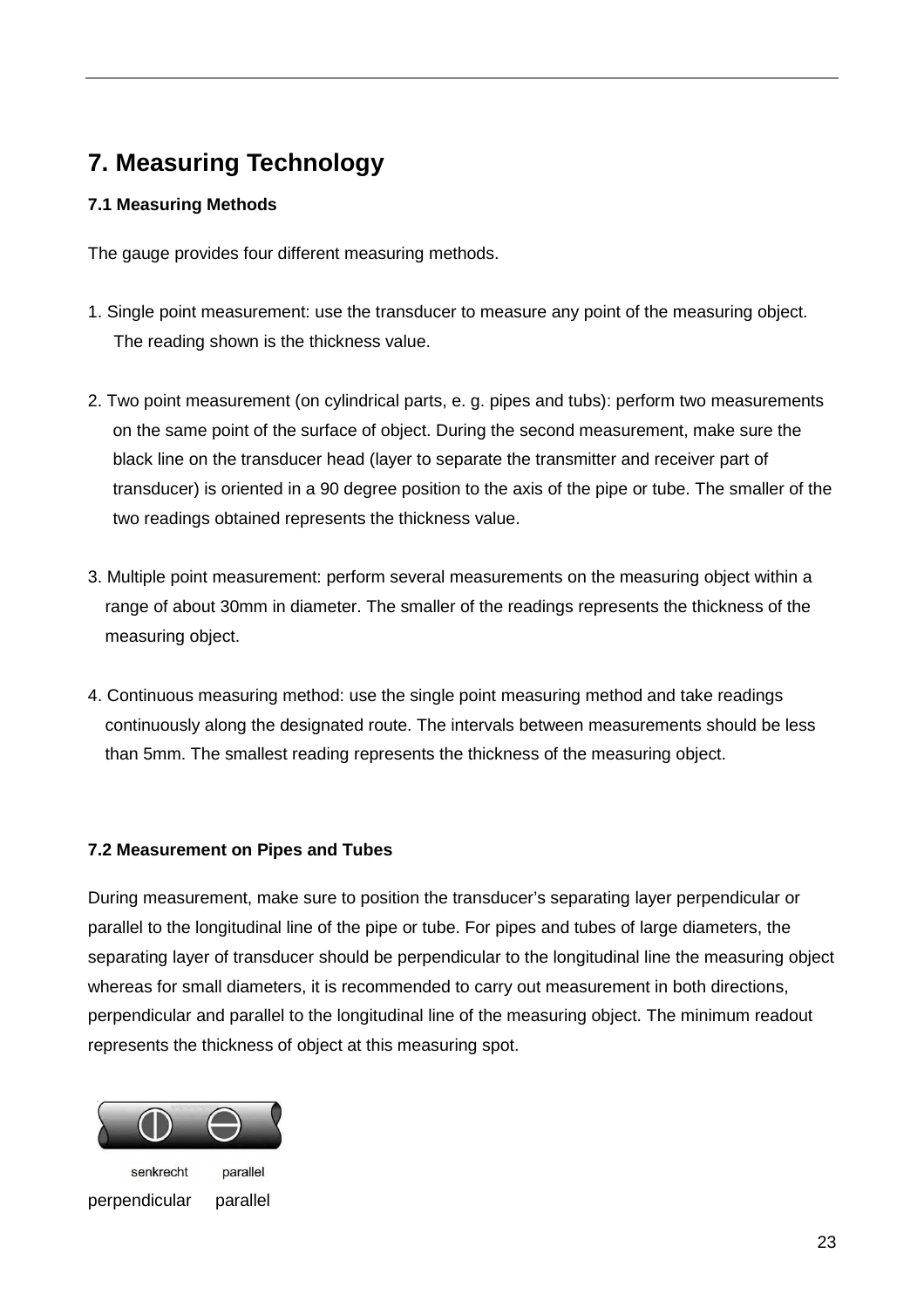# **8. Maintenance and Precautions**

# **8.1 Power Check**

When the power is low, the low battery indicator appears. At this moment, users should replace the battery in time, or it will affect the measuring accuracy. Please note that the backlight will use additional power. If the battery is too low, the backlight will automatically shut down in order to ensure reliable service.

For use on site it is recommended to make available a set of replacement batteries.

# **Note: If the gauge is not in use for a longer period of time, make sure to remove the batteries in order to prevent battery leakage and damage to the gauge.**

# **8.2 Precautions**

# **8.2.1 General Precautions**

Keep the gauge away from strong vibrations. Do not stock in an environment with increased levels of air humidity. To prevent cable damage, plug or unplug the transducer by holding the cable jacket.

# **8.2.2 Precautions to take during Measurement**

- 1. Once you place the transducer on the measuring object, the measuring symbol appears on display (arrow down) to indicate the coupling action. As soon as the reading has stabilized, you can lift the transducer from the measuring object.
- 2. Make sure to remove the transducer immediately after a reading has been taken successfully as putting the transducer down again might cause erratic readings if big amounts of coupling agent are placed on the measuring object.
- 3. Please note: a worn off transducer will lead to unstable and erratic readings and should be replaced by a new one.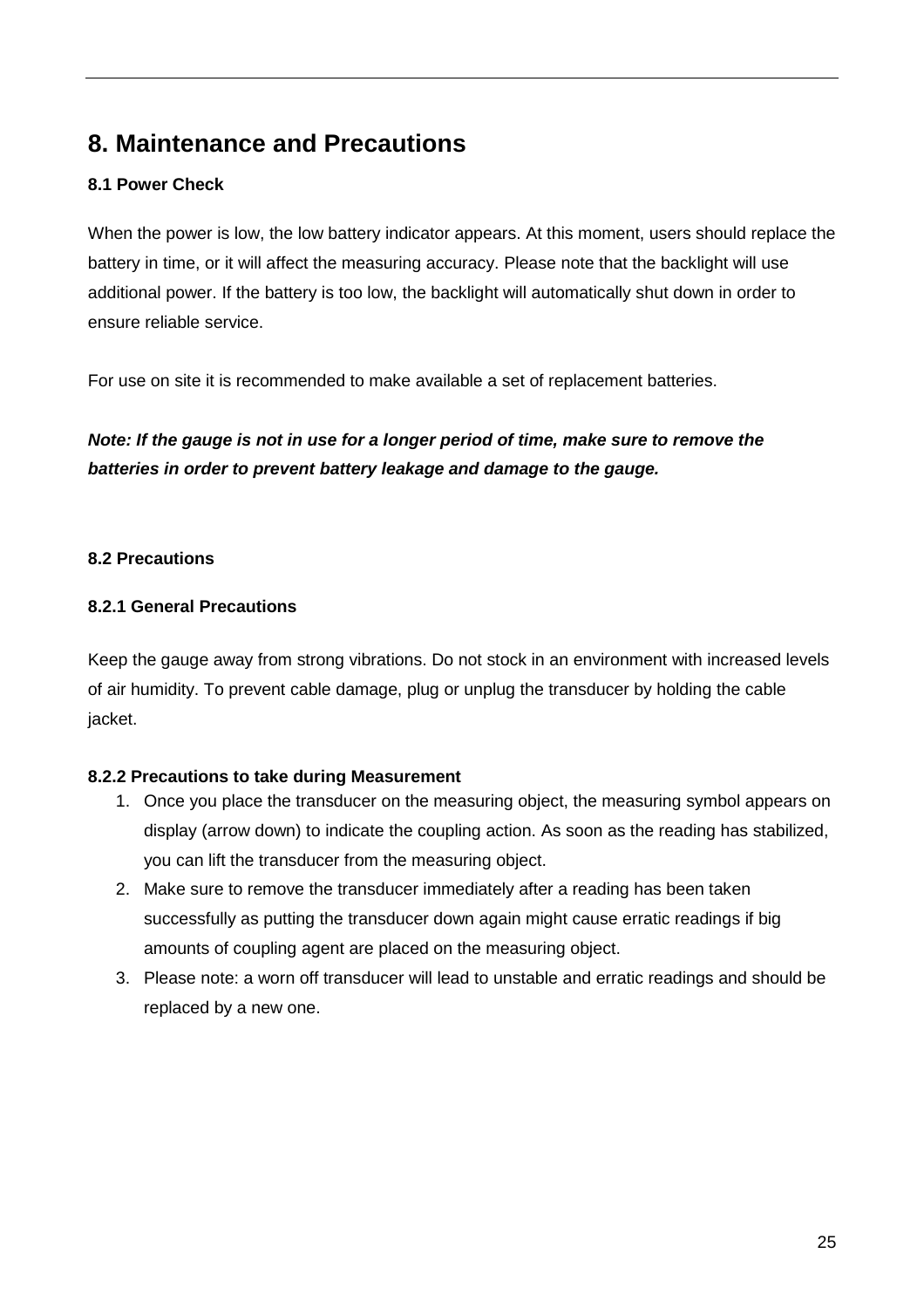# **Annex**

**Table of materials and their typical sound velocity (Longitudinal wave)** 

| <b>Material</b>   |            | <b>Sound velocity</b> |
|-------------------|------------|-----------------------|
|                   | $in/\mu s$ | m/s                   |
| Air               | 0,013      | 330                   |
| Aluminium         | 0,250      | 6300                  |
| Aluminium oxide   | 0,390      | 9900                  |
| Beryllium         | 0,510      | 12900                 |
| Boron carbide     | 0,430      | 11000                 |
| <b>Brass</b>      | 0,170      | 4300                  |
| Cadmium           | 0,110      | 2800                  |
| Cast iron         | 0,180      | 4600                  |
| Crown glass       | 0,210      | 5300                  |
| Cupper            | 0,180      | 4700                  |
| Glycerine         | 0,075      | 1900                  |
| Gold              | 0,130      | 3200                  |
| Ice               | 0,160      | 4000                  |
| Inconel           | 0,220      | 5700                  |
| Iron              | 0,230      | 5900                  |
| Lead              | 0,085      | 2200                  |
| Magnesium         | 0,230      | 5800                  |
| Mercury           | 0,057      | 1400                  |
| Molybdenum        | 0,250      | 6300                  |
| Monel             | 0,210      | 5400                  |
| Neoprene          | 0,063      | 1600                  |
| <b>Nickel</b>     | 0,220      | 5600                  |
| Nylon, 6.6        | 0,100      | 2600                  |
| Oil (SAE 30)      | 0,067      | 1700                  |
| Platinum          | 0,130      | 3300                  |
| Plexiglass        | 0,110      | 1700                  |
| Polyethylene      | 0,070      | 1900                  |
| Polystyrene       | 0,0930     | 2400                  |
| Polyurethane      | 0,0700     | 1900                  |
| Quartz            | 0,230      | 5800                  |
| Rubber, Butyl     | 0,070      | 1800                  |
| Silver            | 0,140      | 3600                  |
| Stahl stainless   | 0,228      | 5800                  |
| Steel, commercial | 0,233      | 5920                  |
| Teflon            | 0,060      | 1400                  |
| Tin               | 0,130      | 3300                  |
| Titan             | 0,240      | 6100                  |
| Tungsten          | 0,200      | 5200                  |
| Uranium           | 0,130      | 3400                  |
| Water             | 0,584      | 1480                  |
| Zinc              | 0,170      | 4200                  |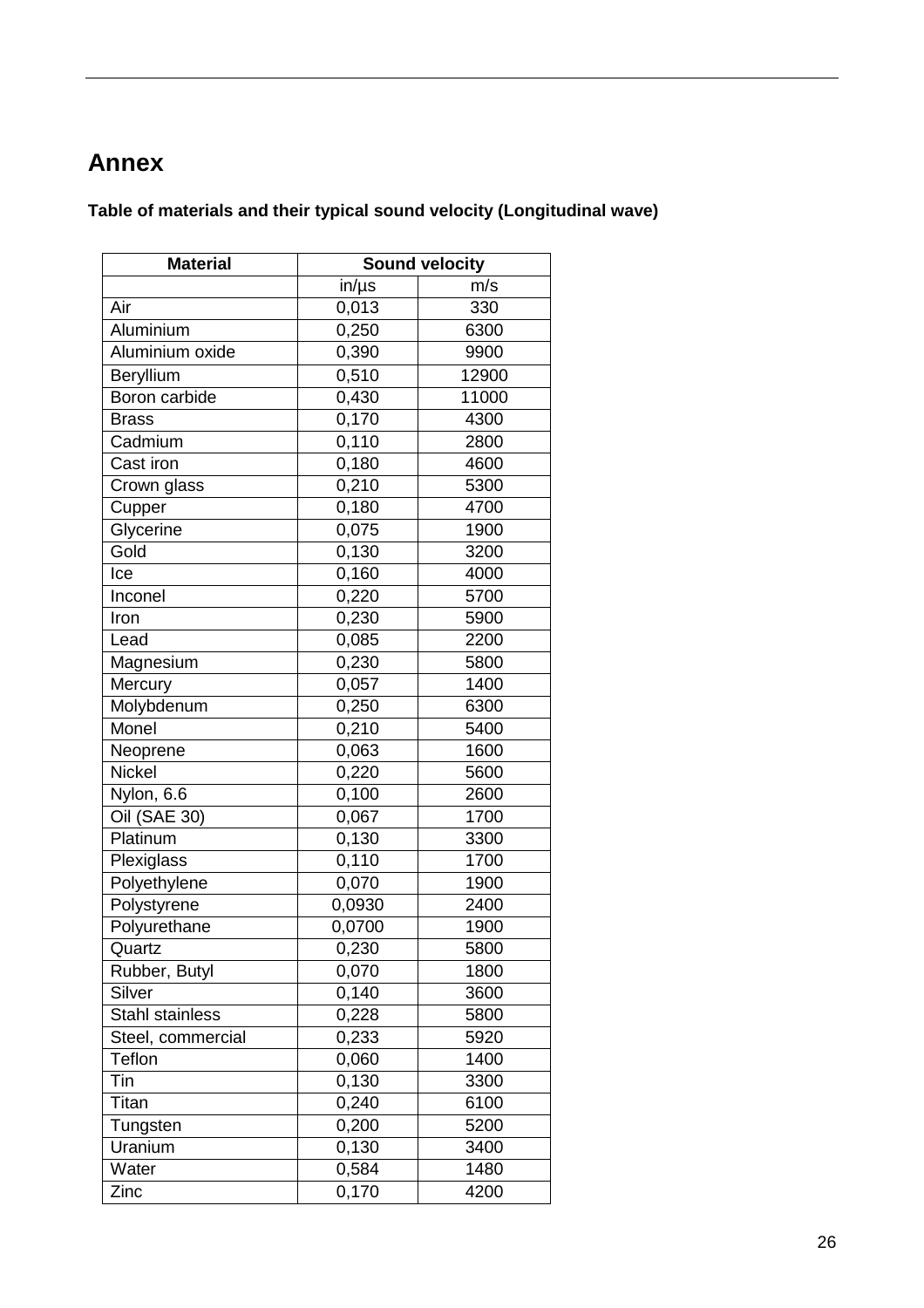Please note: The actual sound velocities depend on the temperature, composition and treatment of a material. Especially metal alloys or plastic materials may exhibit strong variations. For that reason, all values stated in the table are approximate ones.

# **9. Safety Notes**

Safe operation will be ensured as far as the instructions and notes in this manual and on the gauge are observed.

Prior to any installation work the power supply must be cut.

Please do only use original spare parts or accessories.

| <b>Storage batteries and accessories</b>                                  |
|---------------------------------------------------------------------------|
| Make sure to use only original accessories and batteries supplied /       |
| recommended by the manufacturer of the gauge. Connect only to             |
| compatible peripheral devices.                                            |
| <b>Connecting other devices</b>                                           |
| If you connect the gauge to any other device, please refer to the         |
| respective instructions manual of such device for detailed information on |
| safety issues. Do only connect original accessories.                      |
| Keep away from water                                                      |
| The measuring unit is not waterproof. Keep in a dry place.                |
| Keep away from explosion-hazardous area.                                  |
| Approved after-sales service                                              |
| The gauge may only be repaired by approved and qualified after-sales      |
| service personnel.                                                        |
| <b>Medical facilities</b>                                                 |
| Please ask for permission before using the gauge in medical facilities.   |